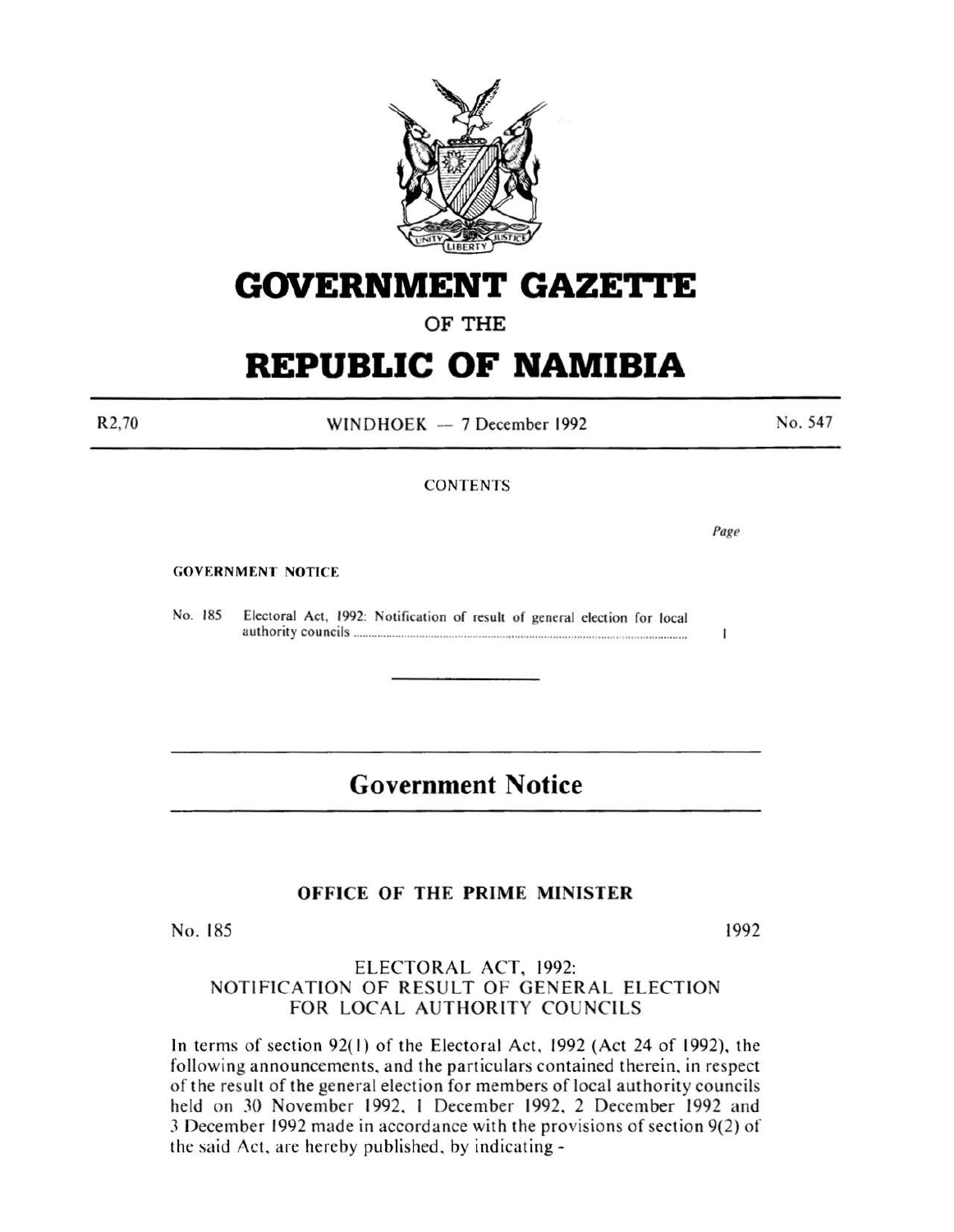- (a) in the case of those local authority areas in which a poll became necessary
	- (i) in Column I of the First Schedule hereto, the local authority area in question;
	- (ii) in Column 2 of the said Schedule, the total number of votes counted in that local authority area with the total number of rejected ballot papers shown in brackets in that Column;
	- (iii) in Column 3 of the said Schedule, the appropriate quota determined in that case;
	- (iv) in Column 4 of the said Schedule the political parties which took part in that election;
	- (v) in Column 5 of the said Schedule, in respect of each political party in that election, the number of votes recorded for it;
	- (vi) in Column 6 of the said Schedule, in respect of such political party; the number of seats in the council, if any, determined in its case; and
	- (vii) in Column 7 of the said Schedule, the names of the Candidates of the political parties declared duly elected as members of the local authority council in question with effect from 3 December 1992; and
- (b) in the case of those local authority areas in which a poll did not become necessary, as only one political party submitted a list of candidates in that election -
	- (i) in Column I of the Second Schedule hereto, the local authority council in question;
	- (ii) in Column 2 of the said Schedule, the political party in question; and
	- (iii) in Column 3 of the said Schedule, the names of the candidates of that political party declared duly elected as members of the local authority council in question with effect from 3 December 1992.

-

 $\overline{\phantom{a}}$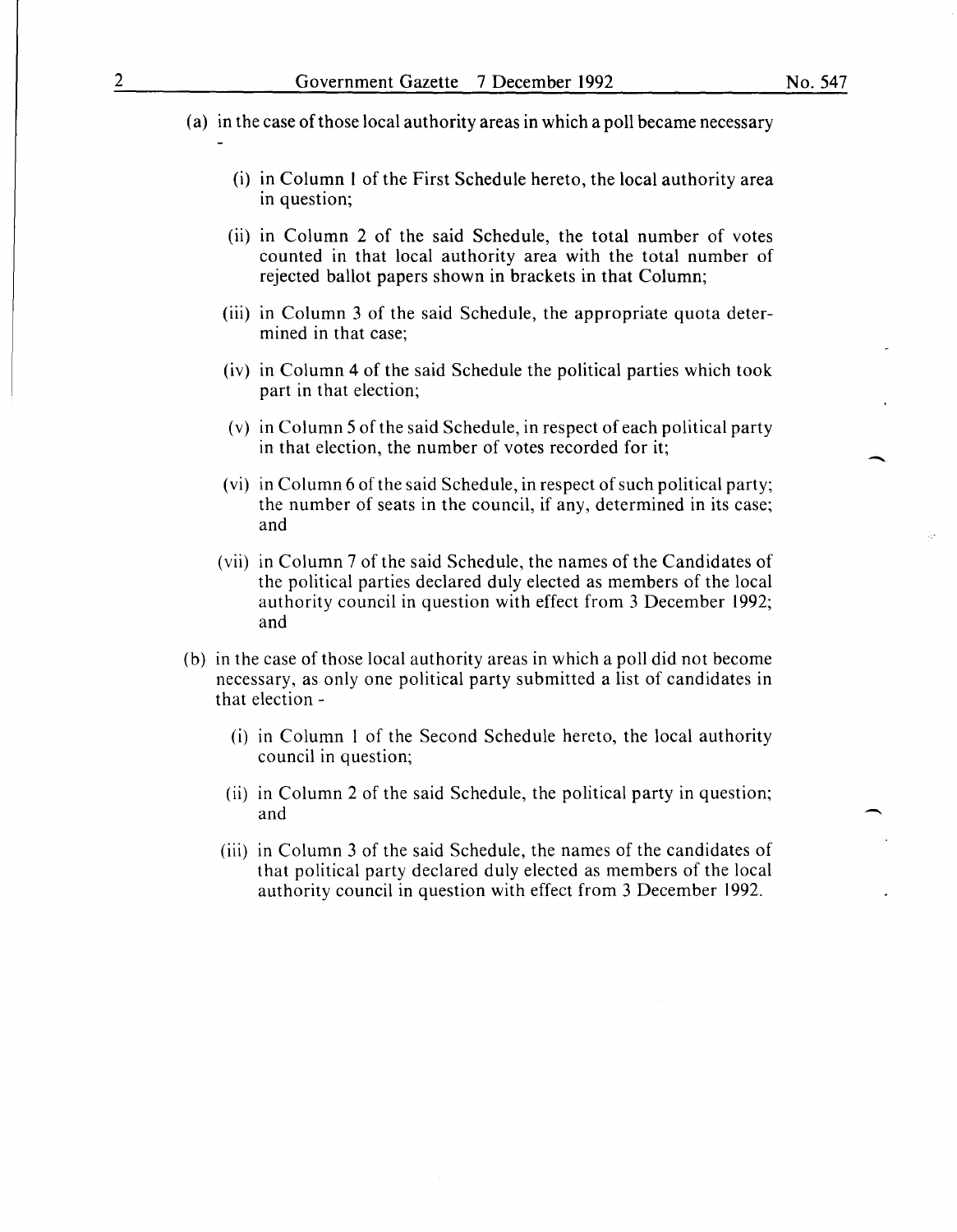) and the contract of  $\overline{\phantom{a}}$ 

 $\mathcal{L}_{\text{max}}$  and  $\mathcal{L}_{\text{max}}$  and  $\mathcal{L}_{\text{max}}$ 

| Column 1                | Column 2                                             | Column 3 | Column 4                      | Column 5                                    | Column 6                         | Column 7                                                                                                                              |
|-------------------------|------------------------------------------------------|----------|-------------------------------|---------------------------------------------|----------------------------------|---------------------------------------------------------------------------------------------------------------------------------------|
| Local authority<br>area | Total number of<br>votes (rejected<br>ballot papers) | Quota    | Political party               | Number of<br>votes<br>recorded for<br>party | Number of<br>seats<br>determined | Candidates declared to<br>be duly elected members                                                                                     |
| Arandis                 | 1246<br>(5)                                          | 177      | SWAPO-Party                   | 1053                                        | 6                                | Hoabeb, Harry<br>Andreas, Rosalia<br>Kluft, John<br>Unaeb, Engelhardt<br>Namupala, Justine<br>Shupamba, Leonard                       |
|                         |                                                      |          | UDF of Namibia                | 122                                         | 1                                | Dausab, Herman                                                                                                                        |
|                         |                                                      |          | DTA of Namibia                | 52                                          | $\mathbf{O}$                     |                                                                                                                                       |
|                         |                                                      |          | SWANU of Namibia              | 14                                          | $\Omega$                         |                                                                                                                                       |
| Aranos                  | 1050<br>(24)                                         | 146,57   | DTA of Namibia<br>SWAPO-Party | 611<br>415                                  | 4<br>3                           | Strauss, Frederick<br><b>Johannes</b><br>Jakobs, Christiaan<br>Du Plessis, Susara<br>Wilhelmina<br>Meyer, Rosalia<br>Hochobeb, Eduard |
|                         |                                                      |          |                               |                                             |                                  | Kharuchab, Elias<br>Gaoseb, Helmuth                                                                                                   |

 $\bar{\beta}$ 

lω

z 0

547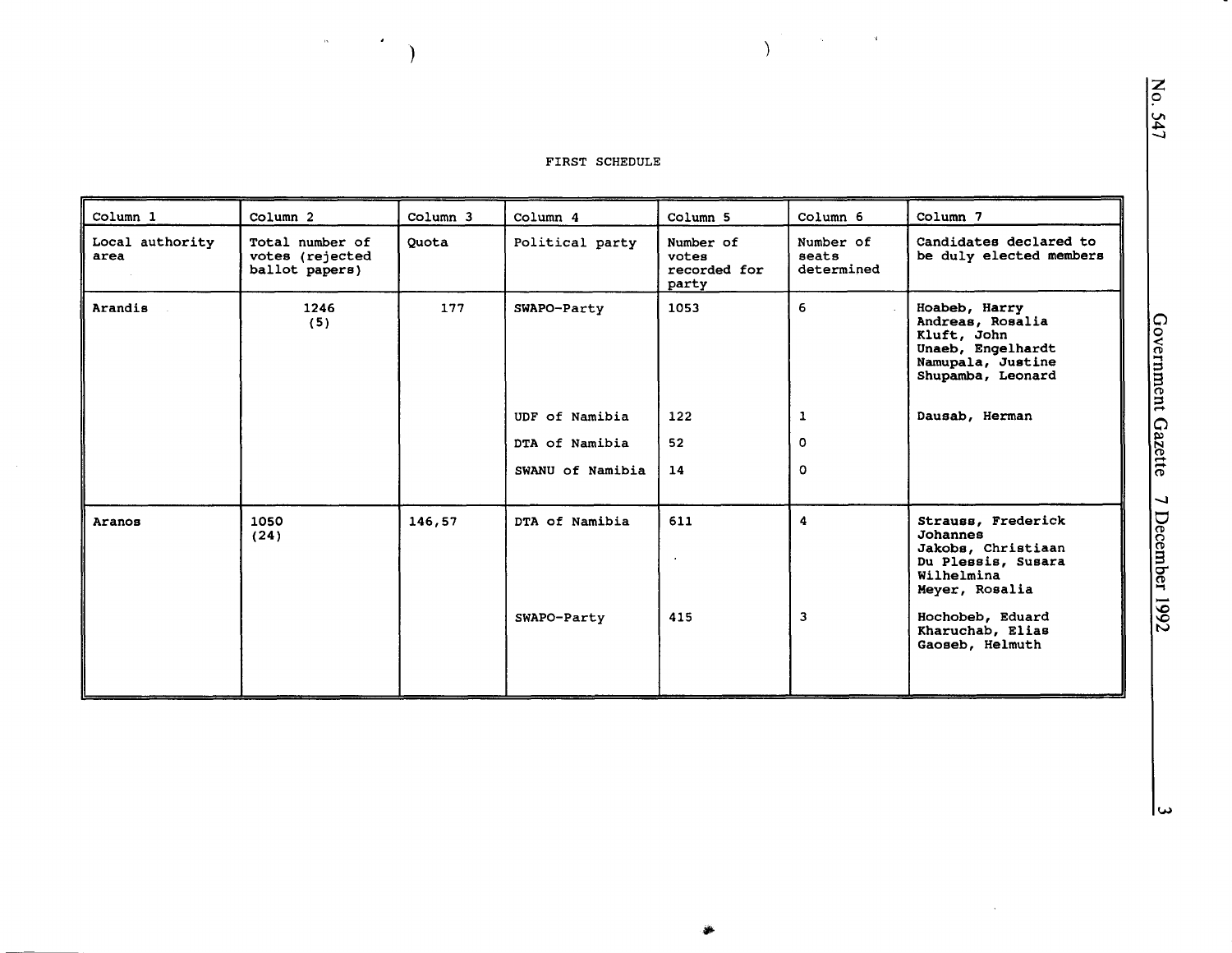| Column 1                | Column <sub>2</sub>                                  | Column 3 | Column 4        | Column 5                                    | Column 6                         | Column 7                                                                            |
|-------------------------|------------------------------------------------------|----------|-----------------|---------------------------------------------|----------------------------------|-------------------------------------------------------------------------------------|
| Local authority<br>area | Total number of<br>votes (rejected<br>ballot papers) | Quota    | Political party | Number of<br>votes<br>recorded for<br>party | Number of<br>seats<br>determined | Candidates declared to<br>be duly elected members                                   |
| Ariamsvlei              | 122<br>(4)                                           | 17       | SWAPO-Party     | 70                                          | 4                                | Janse, Gregorius<br>Jossop, Petrus Andreas<br>Witbooi, Fransiskus<br>Witbooi, Lenna |
|                         |                                                      |          | DTA of Namibia  | 48                                          | 3                                | Christiaans, Lukas<br>Keulder, Maria Johanna<br>Paulus, Petrus                      |
| Aus                     | 300<br>(14)                                          | 42.85    | SWAPO-Party     | 170                                         | 4                                | Boois, Jimmy<br>Apollus, Eduard<br>Andreas, Jackson<br>Josea, Elias                 |
|                         |                                                      |          | DTA of Namibia  | 130                                         | 3                                | Claasen, Willem                                                                     |
|                         |                                                      |          |                 |                                             |                                  | Rhode, Lena Regina                                                                  |
|                         |                                                      |          |                 |                                             |                                  | Cornelus, Reinhold<br>Berhard                                                       |

) )

 $\tilde{\epsilon}_\bullet$ 

 $\ddot{\phantom{a}}$ 

 $\mathbf{z}$ 547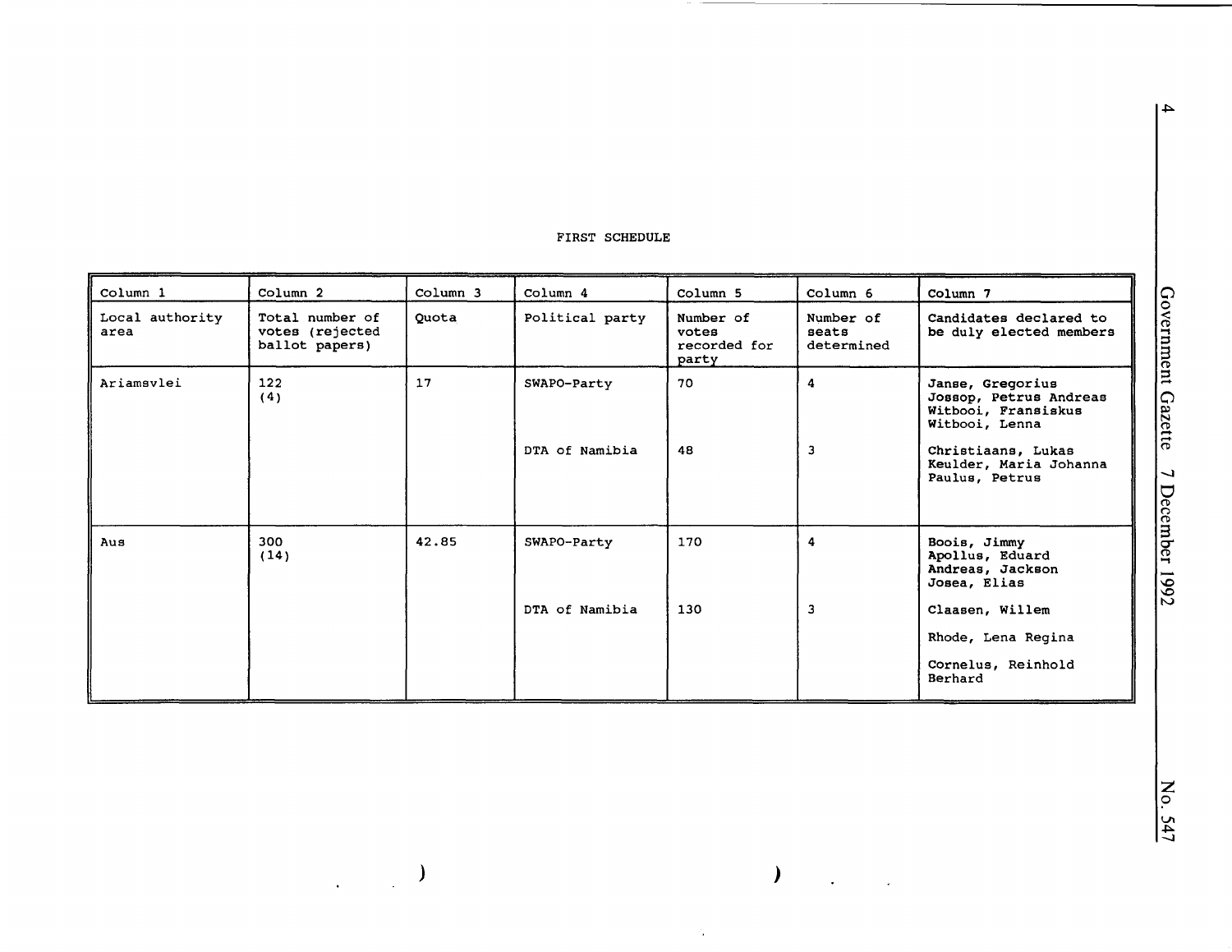)

 $\mathcal{O}(\sqrt{N})$  , where  $\mathcal{O}(\sqrt{N})$ 

..

| Column 1                | Column <sub>2</sub>                                  | Column 3 | Column 4        | Column 5                                    | Column 6                         | Column 7                                                                   |
|-------------------------|------------------------------------------------------|----------|-----------------|---------------------------------------------|----------------------------------|----------------------------------------------------------------------------|
| Local authority<br>area | Total number of<br>votes (rejected<br>ballot papers) | Quota    | Political party | Number of<br>votes<br>recorded for<br>party | Number of<br>seats<br>determined | Candidates declared to<br>be duly elected members                          |
| Berseba                 | 599<br>(10)                                          | 84,14    | SWAPO-Party     | 355                                         | 4                                | Esterhuizen, Daniël<br>Isaack, Daniël<br>Karools, Salmon T.<br>Vries, Sara |
|                         |                                                      |          | DTA of Namibia  | 234                                         | 3                                | Kaffer, Salomon<br>Vries, Eduard<br>Vries, Lidia Ferdrika                  |
| Bethanie                | 776<br>(22)                                          | 107.71   | SWAPO-Party     | 427                                         | 4                                | Boois, Johannes<br>Boois, Levi<br>Motinga, Christiaans<br>Brandt, Lena     |
|                         |                                                      |          | DTA of Namibia  | 327                                         | 3                                | Knouwds, Gerhardus<br>Johannes<br>Meyer, Maria<br>Plaatjie, Frederika      |

FIRST SCHEDULE

 $\epsilon$ 

 $\overline{)}$ 

 $\overline{\phantom{a}}$ 

lب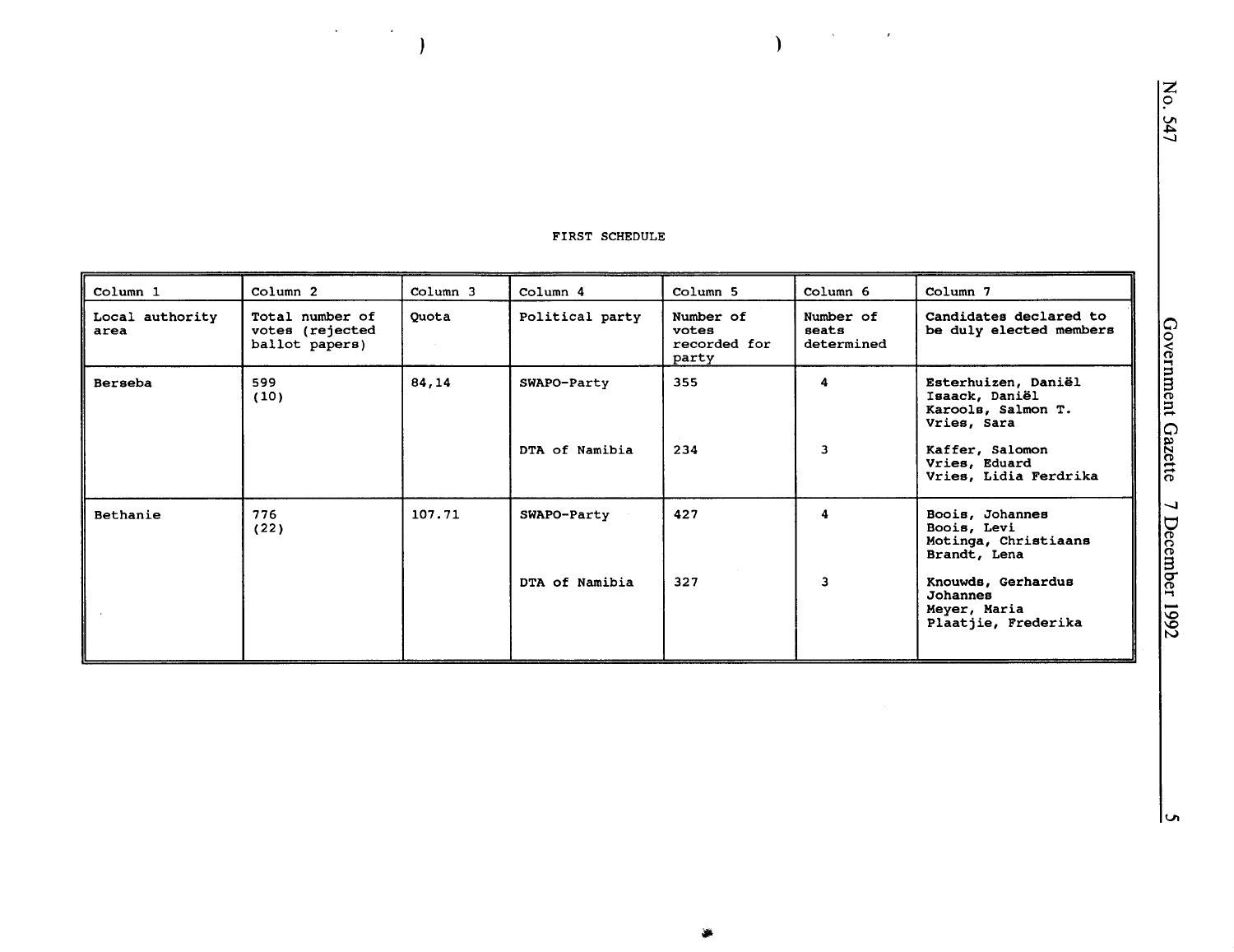| Column 1                | Column 2                                             | Column <sub>3</sub> | Column 4         | Column <sub>5</sub>                         | Column <sub>6</sub>              | Column 7                                                                                                     |
|-------------------------|------------------------------------------------------|---------------------|------------------|---------------------------------------------|----------------------------------|--------------------------------------------------------------------------------------------------------------|
| Local authority<br>area | Total number of<br>votes (rejected<br>ballot papers) | Quota               | Political party  | Number of<br>votes<br>recorded for<br>party | Number of<br>seats<br>determined | Candidates declared to<br>be duly elected members                                                            |
| Gibeon                  | 1192<br>6(14)                                        | 168.29              | SWAPO-Party      | 635                                         | 4                                | Basson, Botha<br>Issaks, Johanna<br>Witbooi, Adam Hendrik<br>Witbooi, Salomon Josefat                        |
|                         |                                                      |                     | DTA of Namibia   | 483                                         | $\overline{\mathbf{3}}$          | Arnold, Johanna Maria<br>Beukes, Wilhelmina<br>Fransman, Lucia                                               |
|                         |                                                      |                     | UDF of Namibia   | 60                                          | $\mathbf{o}$                     |                                                                                                              |
| Gobabis                 | 2703<br>(32)                                         | 381.57              | SWAPO-Party      | 1398                                        | 4                                | Nganate, Ismael Pijoo M.<br>Phemelo, Magnus Albertus<br>Tjerivanga, Rehabeam<br>Taylor, Jacobus<br>Ongenhard |
|                         |                                                      |                     | DTA of Namibia   | 1178                                        | 3                                | Kamburona, Assaria<br>Cleophas<br>Labuschagne, Schalk<br>Willem Petrus<br>Gaoseb, Rafael                     |
|                         |                                                      |                     | SWANU of Namibia | 51                                          | 0                                |                                                                                                              |
|                         |                                                      |                     | UDF of Namibia   | 44                                          | $\circ$                          |                                                                                                              |

)

 $\omega_{\rm T}^{\rm S}$ 

 $\mathcal{L}^{\text{max}}_{\text{max}}$ 

 $\mathcal{L}^{\text{max}}_{\text{max}}$ 

 $\sigma$ 

z 0 547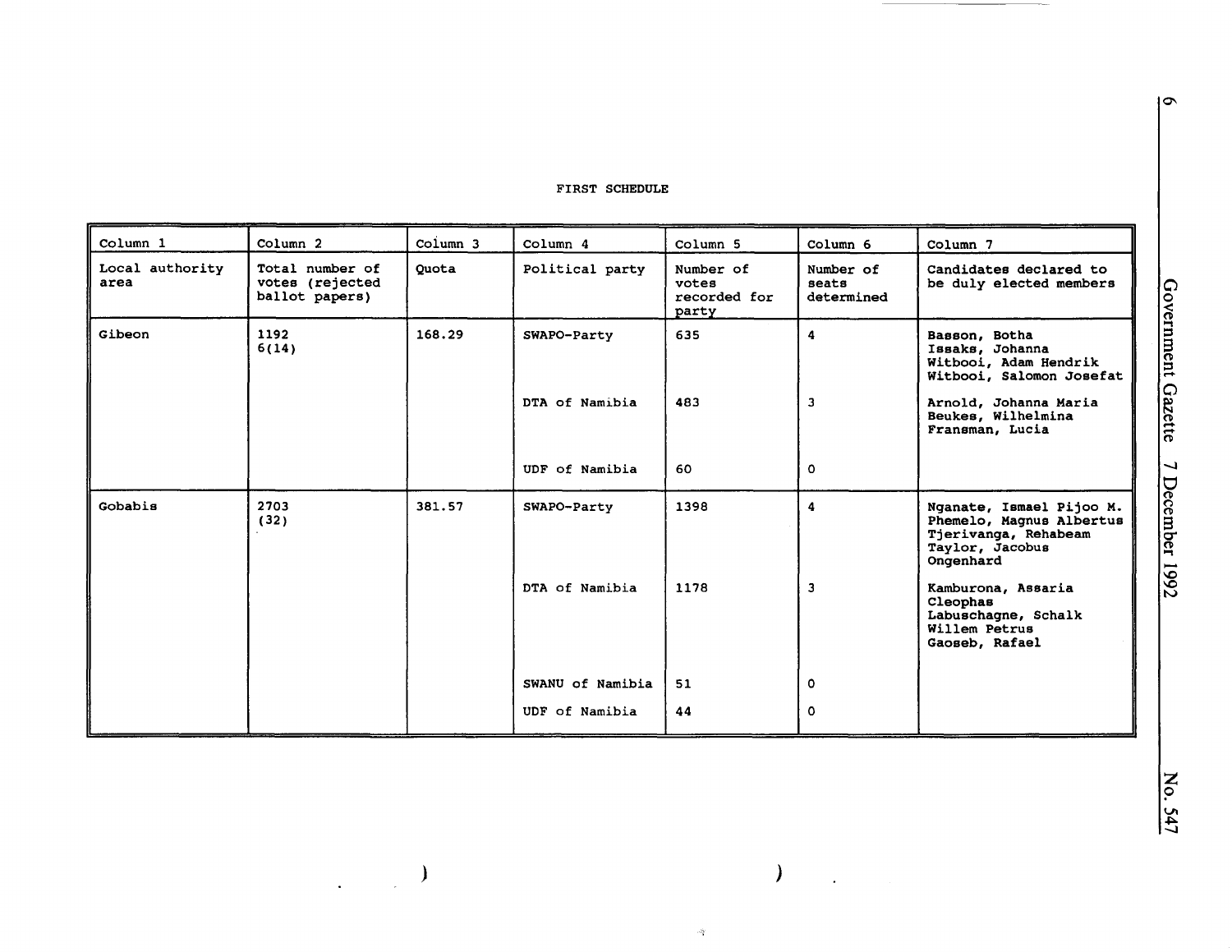$\bar{a}$ 

 $\bullet$ 

 $\lambda$ 

| Column 1                | Column <sub>2</sub>                                  | Column 3 | Column 4        | Column <sub>5</sub>                         | Column 6                         | Column 7                                                                                           |
|-------------------------|------------------------------------------------------|----------|-----------------|---------------------------------------------|----------------------------------|----------------------------------------------------------------------------------------------------|
| Local authority<br>area | Total number of<br>votes (rejected<br>ballot papers) | Quota    | Political party | Number of<br>votes<br>recorded for<br>party | Number of<br>seats<br>determined | Candidates declared to<br>be duly elected members                                                  |
| Gochas                  | 412<br>(14)                                          | 56       | SWAPO-Party     | 245<br>153                                  | 4                                | De Waal, David George<br>Jossob, Simon<br>Philander, Nicolaas<br>Xamseb, Nicolaas                  |
|                         |                                                      |          | DTA of Namibia  |                                             | $\overline{\mathbf{3}}$          | Bock, Magrieta<br>Meyer, Johannes Hermanus<br>Albertus<br>Scott, Cathy Katrina                     |
| Grootfontein            | 4386<br>(46)                                         | 620      | SWAPO-Party     | 2732                                        | 5.                               | Boois, Titus<br>Hamutenya, Niklaas<br>Haukongo, Koo Angeline<br>Kasete, Alfons<br>Van Wyk, Frances |
|                         |                                                      |          | DTA of Namibia  | 1392                                        | $\overline{2}$                   | Tutalife, Lister<br>Libonina<br>Van Greunen, Landman                                               |
|                         |                                                      |          | UDF of Namibia  | 216                                         | $\circ$                          |                                                                                                    |

 $\star$ 

 $\sim$ 

 $\lambda$ 

 $\overline{\phantom{a}}$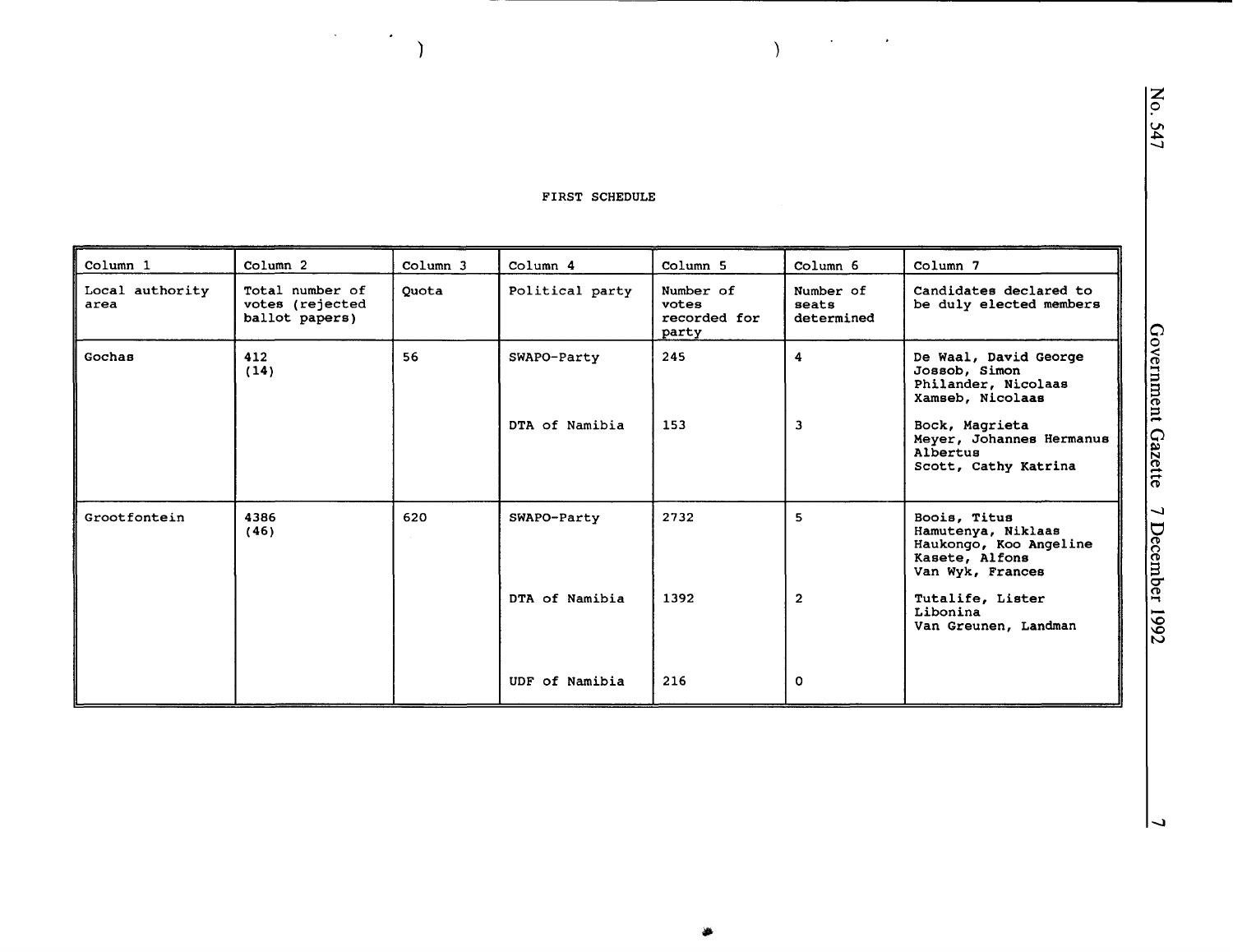$\sim$ 

| Column 1                | Column <sub>2</sub>                                  | Column 3 | Column 4        | Column 5                                    | Column 6                         | Column 7                                                                                    |
|-------------------------|------------------------------------------------------|----------|-----------------|---------------------------------------------|----------------------------------|---------------------------------------------------------------------------------------------|
| Local authority<br>area | Total number of<br>votes (rejected<br>ballot papers) | Quota    | Political party | Number of<br>votes<br>recorded for<br>party | Number of<br>seats<br>determined | Candidates declared to<br>be duly elected members                                           |
| Grünau                  | 191<br>(4)                                           | 26       | SWAPO-Party     | 95                                          | 4                                | April, Maria<br>Christiaan, Jeremias<br>Christiaan, Jims<br>Rooi, Dorothea                  |
|                         |                                                      |          | DTA of Namibia  | 92                                          | 3                                | Van der Merwe, Magrieta<br>Maria<br>Von Wielligh, Sarel<br><b>Jacobus</b><br>Vries, Abraham |
| Henties Bay             | 668<br>(1)                                           | 95       | SWAPO-Party     | 365                                         | 4                                | Frans, Salomo<br>Liebenberg, Alfred H.<br>Kahambundu, Christa<br>Kamfer, Sarel A.           |
|                         |                                                      |          | DTA of Namibia  | 302                                         | $\overline{\mathbf{3}}$          | Dames, Analise Joan<br>Kharuchab, Aron<br>Van Wyk, Christiaan<br>Rudolf                     |

) *)* 

 $\hat{\mathcal{A}}_{\bullet}^{(i)}$ 

 $\mathbf{r}$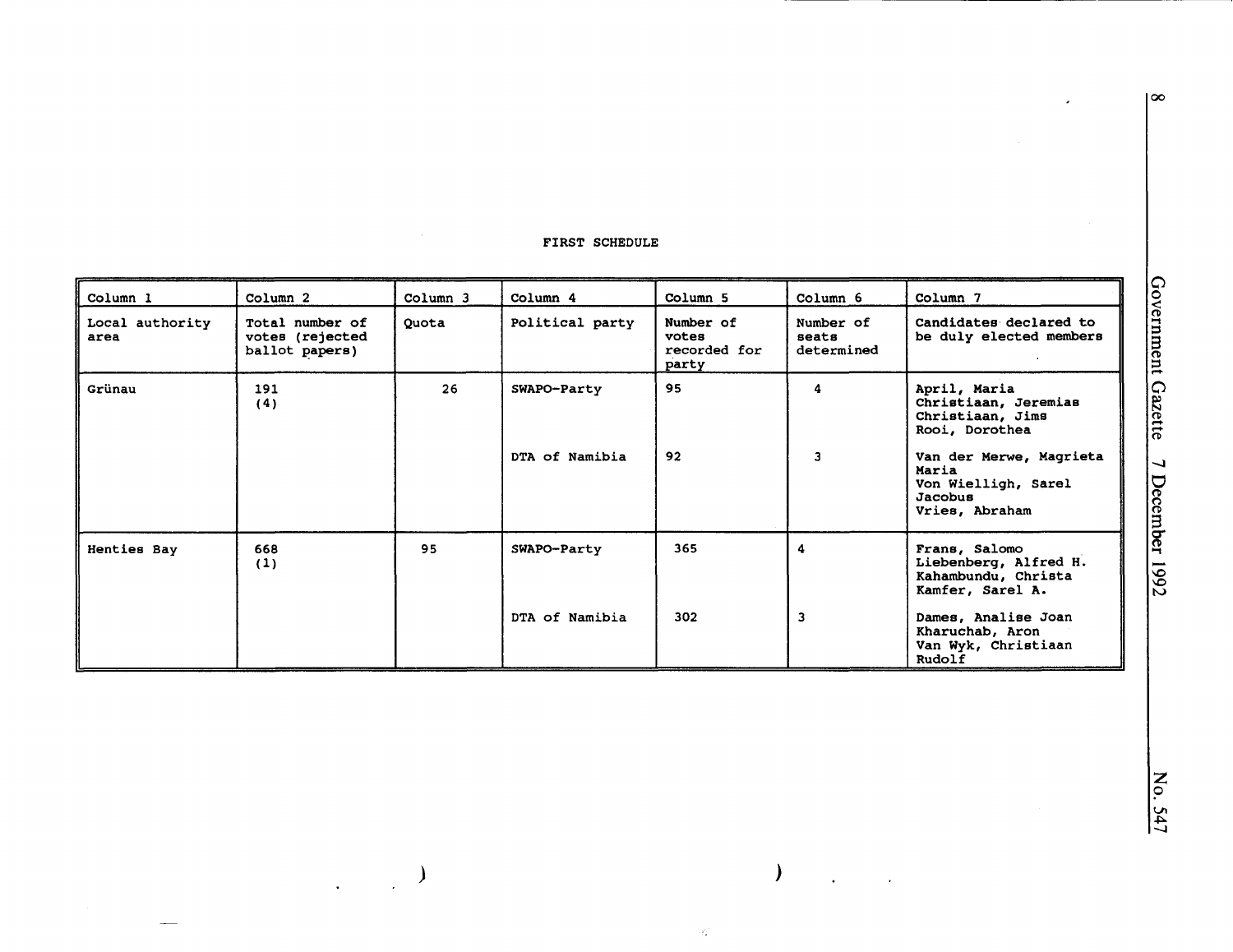$\lambda$ 

 $\sim$ 

 $\lambda$ 

 $\bar{\phantom{a}}$ 

 $\epsilon$ 

 $\lambda$ 

| Column 1                | Column <sub>2</sub>                                  | Column 3 | Column 4        | Column <sub>5</sub>                         | Column 6                         | Column 7                                                                                                            |
|-------------------------|------------------------------------------------------|----------|-----------------|---------------------------------------------|----------------------------------|---------------------------------------------------------------------------------------------------------------------|
| Local authority<br>area | Total number of<br>votes (rejected<br>ballot papers) | Quota    | Political party | Number of<br>votes<br>recorded for<br>party | Number of<br>seats<br>determined | Candidates declared to<br>be duly elected members                                                                   |
| Kalkfeld                | 391<br>(12)                                          | 54       | DTA of Namibia  | 245                                         | 4                                | Katjatako, Petrus<br>Nehemia Fred<br>Kheimseb, Willem<br>Kurz, Eona Irmcard<br>Sabata, Elifas                       |
|                         |                                                      |          | SWAPO-Party     | 91                                          | $\overline{2}$                   | Kharuchas, Mathilda<br>Kheimseb, Benestus                                                                           |
|                         |                                                      |          | UDF of Namibia  | 43                                          | $\mathbf{1}$                     | Gariseb, Gerson                                                                                                     |
| Kalkrand                | 456<br>(15)                                          | 63       | DTA of Namibia  | 293                                         | 5                                | Beukes, Sameul<br>Garoeb, Hans Isak<br>Garoeb, Lena<br>Loftie-Eaton, Susarah<br>Susanna<br>Snyders, Winnefred Alida |
|                         |                                                      |          | SWAPO-Party     | 148                                         | $\mathbf{2}$                     | Aikali, Beatrice<br>Alcock, Hendrik                                                                                 |
|                         |                                                      |          |                 |                                             |                                  |                                                                                                                     |

 $\sim$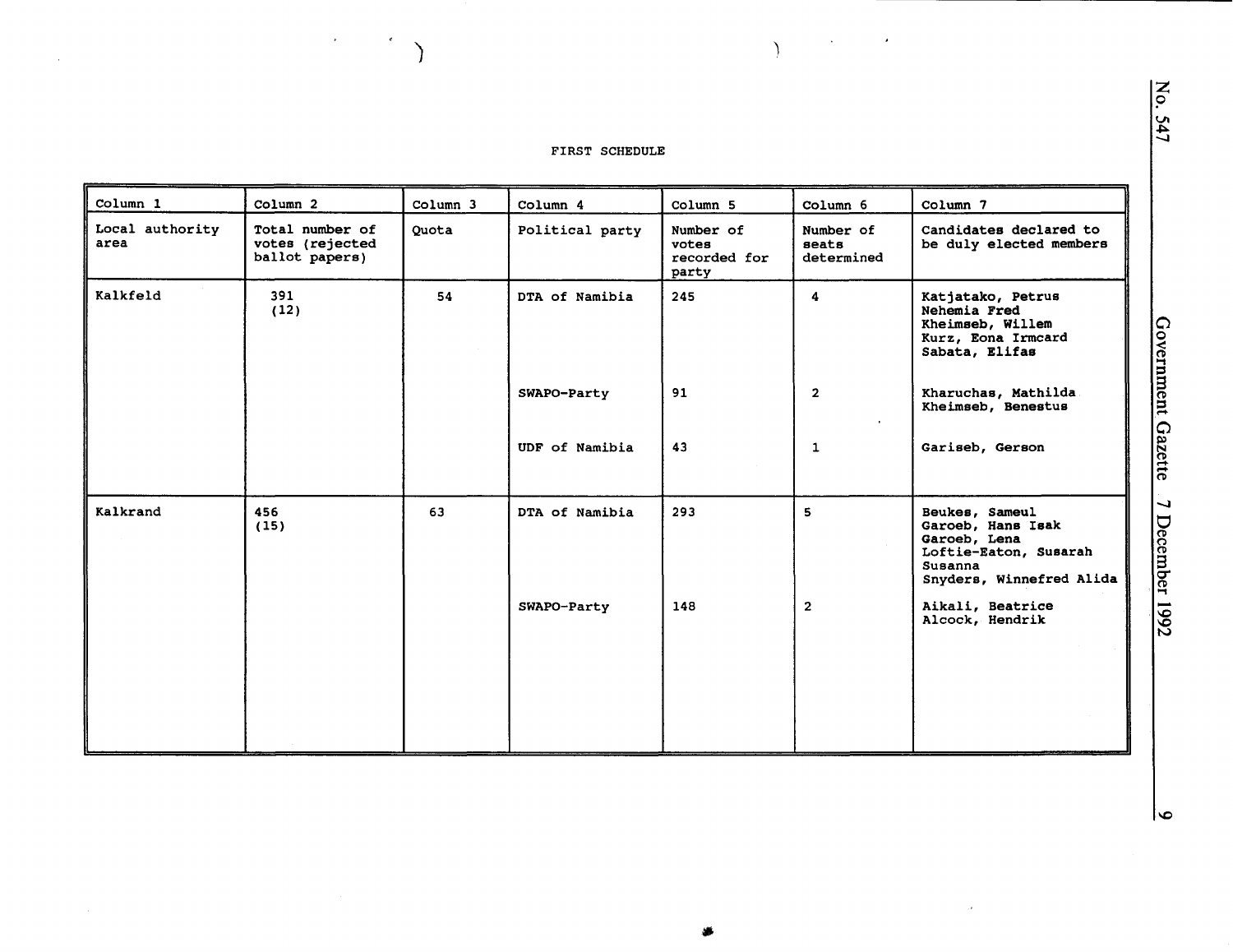| Column 1                | Column <sub>2</sub>                                  | Column 3 | Column 4        | Column 5                                    | Column 6                         | Column 7                                                                                                       |
|-------------------------|------------------------------------------------------|----------|-----------------|---------------------------------------------|----------------------------------|----------------------------------------------------------------------------------------------------------------|
| Local authority<br>area | Total number of<br>votes (rejected<br>ballot papers) | Quota    | Political party | Number of<br>votes<br>recorded for<br>party | Number of<br>seats<br>determined | Candidates declared to<br>be duly elected members                                                              |
| Kamanjab                | 192<br>(12)                                          | 25       | SWAPO-Party     | 128                                         | 5                                | Aebeb, Japhet<br>Gaochas, Maureen<br>Mutrifa, Matheus<br>Salatiël, Immanuel<br>Snewe, Hendrik<br>Losper, Abram |
|                         |                                                      |          | DTA of Namibia  | 52                                          | $\overline{2}$                   | Slabbert, Johannes<br>Christiaan                                                                               |
| Karasburg               | 1585<br>(30)                                         | 222      | SWAPO-Party     | 757                                         | $\overline{\mathbf{3}}$          | Nambili, Petrus Sakeus<br>Gertze, Beniqua<br>Daniels, William Julius                                           |
|                         |                                                      |          | DTA of Namibia  | 629                                         | 3                                | Fourie, Rens<br>Clarke, Cecilia<br>Christina<br>Janse van Rensburg,<br>Willem                                  |
|                         |                                                      |          | UDF of Namibia  | 169                                         | 1                                | Walters, Melvin                                                                                                |

*)* 

 $\hat{\boldsymbol{\beta}}$ 

 $\overline{\phantom{a}}$ 

 $\mathcal{L}_{\mathcal{A}}$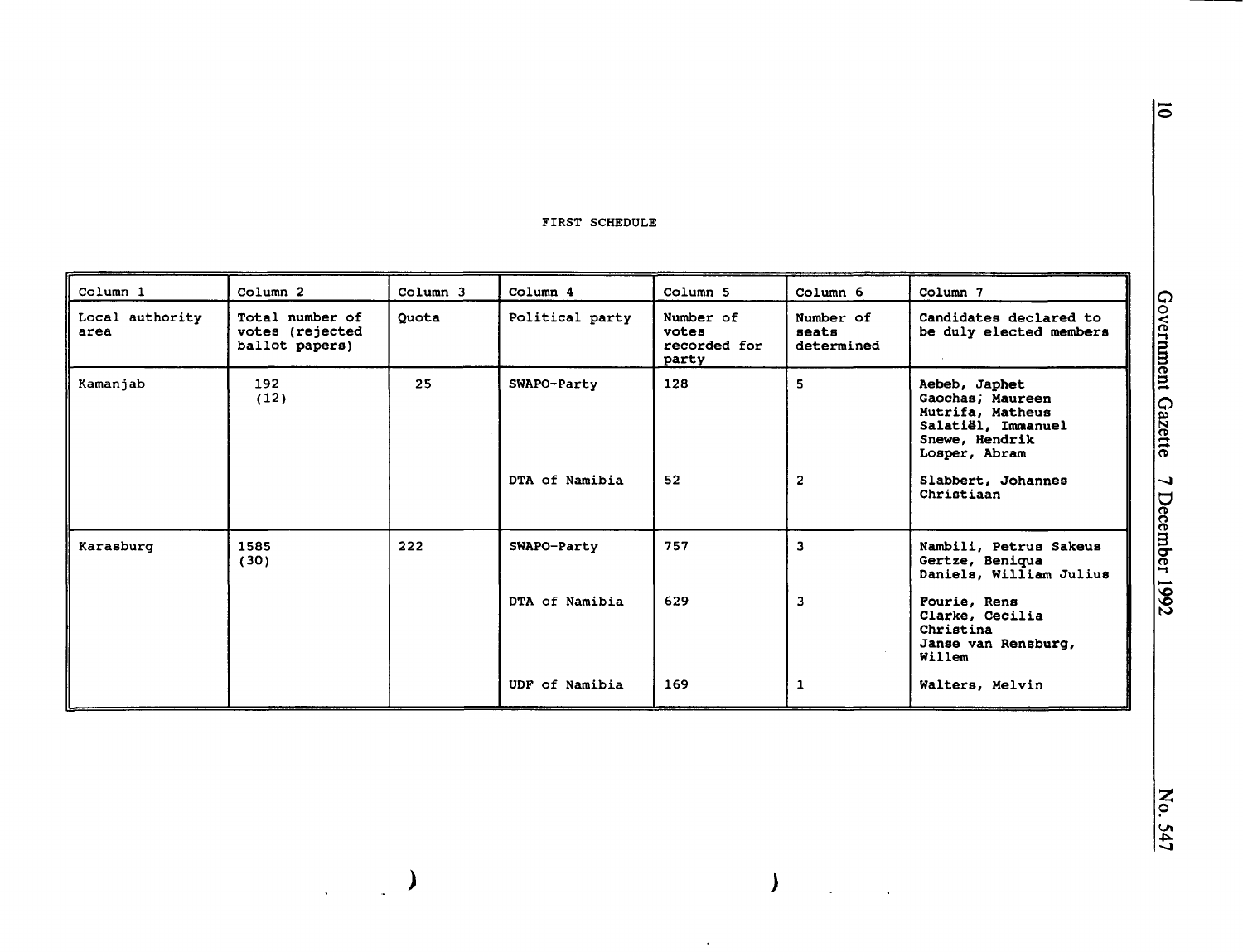$\mathcal{L}^{\text{max}}$ 

 $\sim 10^7$ 

 $\mathcal{L}^{\text{max}}_{\text{max}}$ 

 $\Delta$ 

 $\langle \cdot \rangle$ 

 $\lambda$ 

 $\bullet$ 

| Column 1                | Column <sub>2</sub>                                  | Column 3 | Column 4        | Column 5                                    | Column 6                         | Column 7                                                                   |
|-------------------------|------------------------------------------------------|----------|-----------------|---------------------------------------------|----------------------------------|----------------------------------------------------------------------------|
| Local authority<br>area | Total number of<br>votes (rejected<br>ballot papers) | Ouota    | Political party | Number of<br>votes<br>recorded for<br>party | Number of<br>seats<br>determined | Candidates declared to<br>be duly elected members                          |
| Karibib                 | 1470<br>(26)                                         | 206      | SWAPO-Party     | 919                                         | 4                                | Mujoro, Emma<br>Karimbue, Herman<br>Ilonga, Aaron<br>Nangolo, Anna         |
|                         |                                                      |          | UDF of Namibia  | 303                                         | $\overline{2}$                   | Louw, Jan J. N. D. B.<br>Gawases, Ernstine                                 |
|                         |                                                      |          | DTA of Namibia  | 222                                         | $\mathbf{1}$                     | Graser, Werner Walter<br>Ingulf                                            |
| Katima Mulilo           | 1880<br>(11)                                         | 267      | DTA of Namibia  | 964                                         | 4                                | Visagie, Victor<br>Chunga, Ignatius<br>Miyutu, Christine<br>Mohoto, Jescah |
|                         |                                                      |          | SWAPO-Party     | 854                                         | 3                                | Lilemba, John<br>Sabuta, Fidelis<br>Liseho, Moses Obby                     |
|                         |                                                      |          | NPF of Namibia  | 32 <sub>2</sub>                             | 0                                |                                                                            |
|                         |                                                      |          | UDF of Namibia  | 19                                          | 0                                |                                                                            |

 $\vert \equiv$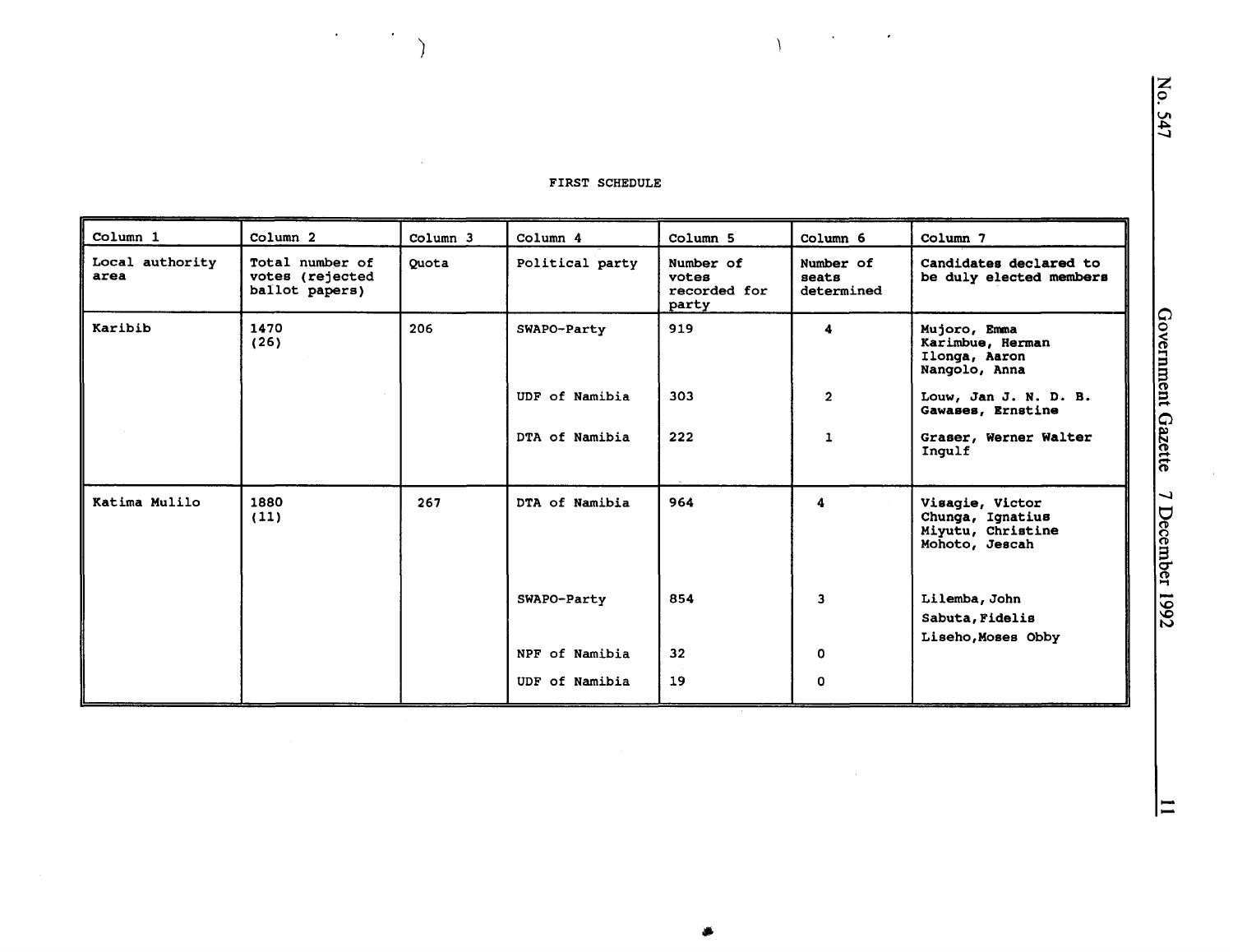| Column 1                | Column 2                                             | Column 3 | Column 4         | Column 5                                    | Column 6                         | Column 7                                                                         |
|-------------------------|------------------------------------------------------|----------|------------------|---------------------------------------------|----------------------------------|----------------------------------------------------------------------------------|
| Local authority<br>area | Total number of<br>votes (rejected<br>ballot papers) | Quota    | Political party  | Number of<br>votes<br>recorded for<br>party | Number of<br>seats<br>determined | Candidates declared to<br>be duly elected members                                |
| Keetmanshoop            | 5212<br>(52)                                         | 737      | SWAPO-Party      | 2423                                        | 3                                | Kopper, Salmon<br>Mostert, Cecilia Anna<br>Plichta, Oskar Valentino              |
|                         |                                                      |          | DTA of Namibia   | 2276                                        | $\overline{\mathbf{3}}$          | Abrahams, Gertrude<br>Van Wyk, Roelof Rudolf<br>Jacobs, Jawen Jacobus            |
|                         |                                                      |          | UDF of Namibia   | 292                                         | $\mathbf{1}$                     | Biwa, Andreas                                                                    |
|                         |                                                      |          | SWANU of Namibia | 169                                         | 0                                |                                                                                  |
| Khorixas                | 2307<br>(19)                                         | 326      | UDF of Namibia   | 1392                                        | 4                                | !Uiseb, Gottfriedt<br>Ukongo, Petrus<br>Maritz, Frans Ignatius<br>Tsåéb, Matheas |
|                         |                                                      |          | SWAPO-Party      | 547                                         | $\overline{2}$                   | Khamuseb, Johannes J T<br>Jagger, Bernadette                                     |
|                         |                                                      |          | DTA of Namibia   | 349                                         | 1                                | Murorua, John                                                                    |

*) )* 

 $\gamma_4^{\rm c}$ 

 $\mathcal{L}$ 

 $\overline{5}$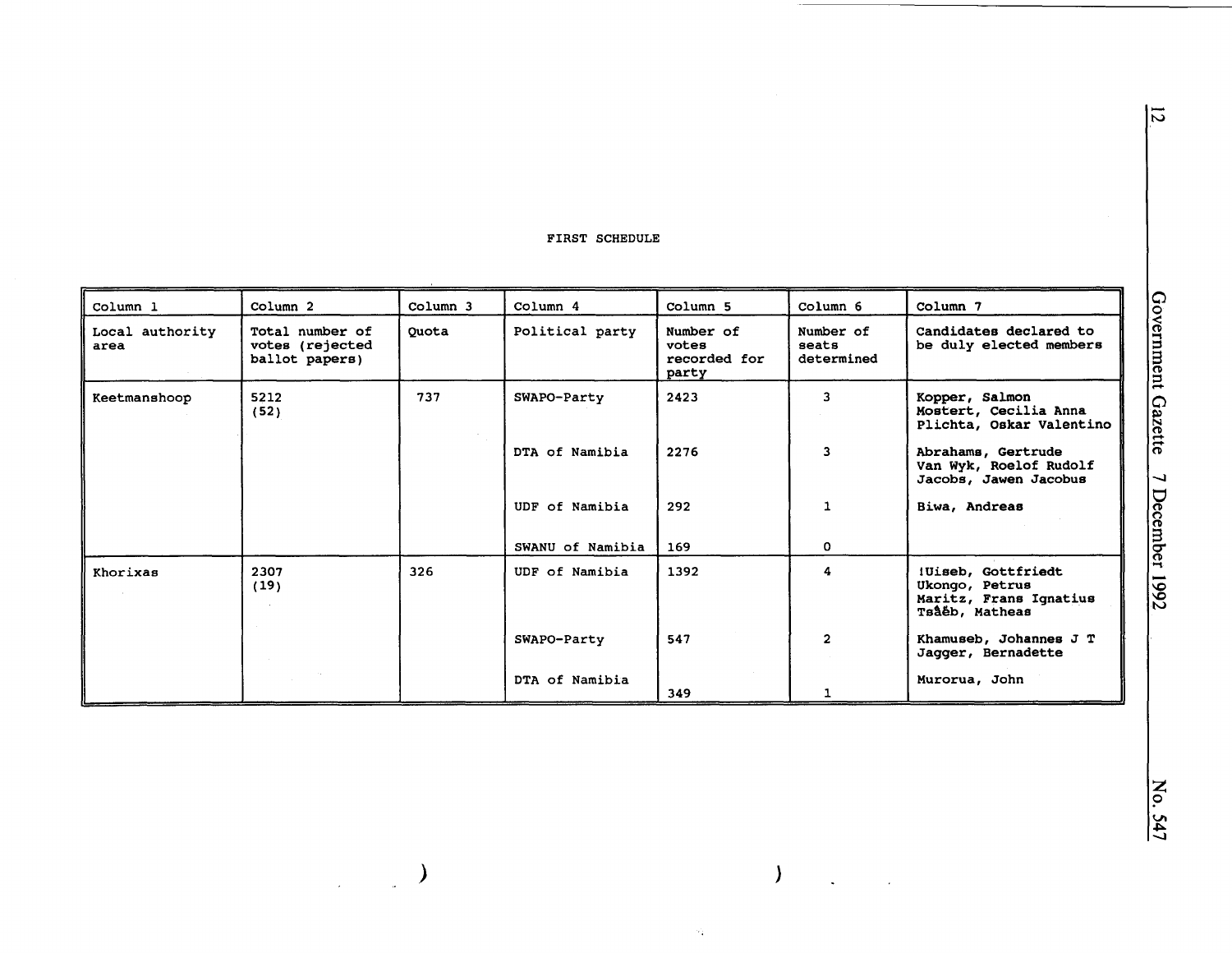$\sim$   $\bullet$ 

 $\lambda$ 

 $\mathcal{L}_{\mathcal{S}}$ 

 $\mathcal{F}_{\mathcal{G}}$ 

 $\lambda$ 

 $\epsilon$ 

| Column 1                | Column <sub>2</sub>                                  | Column 3 | Column 4         | Column 5                                    | Column 6                         | Column 7                                                                                                     |
|-------------------------|------------------------------------------------------|----------|------------------|---------------------------------------------|----------------------------------|--------------------------------------------------------------------------------------------------------------|
| Local authority<br>area | Total number of<br>votes (rejected<br>ballot papers) | Quota    | Political party  | Number of<br>votes<br>recorded for<br>party | Number of<br>seats<br>determined | Candidates declared to<br>be duly elected members                                                            |
| Koës                    | 402<br>(5)                                           | 56,7     | DTA of Namibia   | 268                                         | 5                                | Stoop, Doreen<br>Brandt, Maria Magdalena<br>Witbooi, Diederik<br>Barnard, Gideon Jacobus<br>Witbooi, Isak    |
|                         |                                                      |          | SWAPO-Party      | 89                                          | $\mathbf{1}$                     | Jahrs, Lyza                                                                                                  |
|                         |                                                      |          | SWANU of Namibia | 40                                          | $\mathbf{1}$                     | Both, Maria                                                                                                  |
| Leonardville            | 270<br>(1)                                           | 38       | SWAPO-PARTY      | 206                                         | 5.                               | Nawaseb, Billo-Gotfried<br>Kazapua, Gothardt K.<br>Simana, Ingriedt<br>Afrikaner, Frederik<br>Pienaar, Jakob |
|                         |                                                      |          | DTA of Namibia   | 63                                          | $\overline{2}$                   | Berg, Roelof Frederik<br><b>Boswyk</b><br>Van Schalkwyk, Francois<br>Binneman                                |

Government Gazette 7 December 1992

 $|\vec{u}|$ 

 $\ddot{\phantom{0}}$ 

No. 547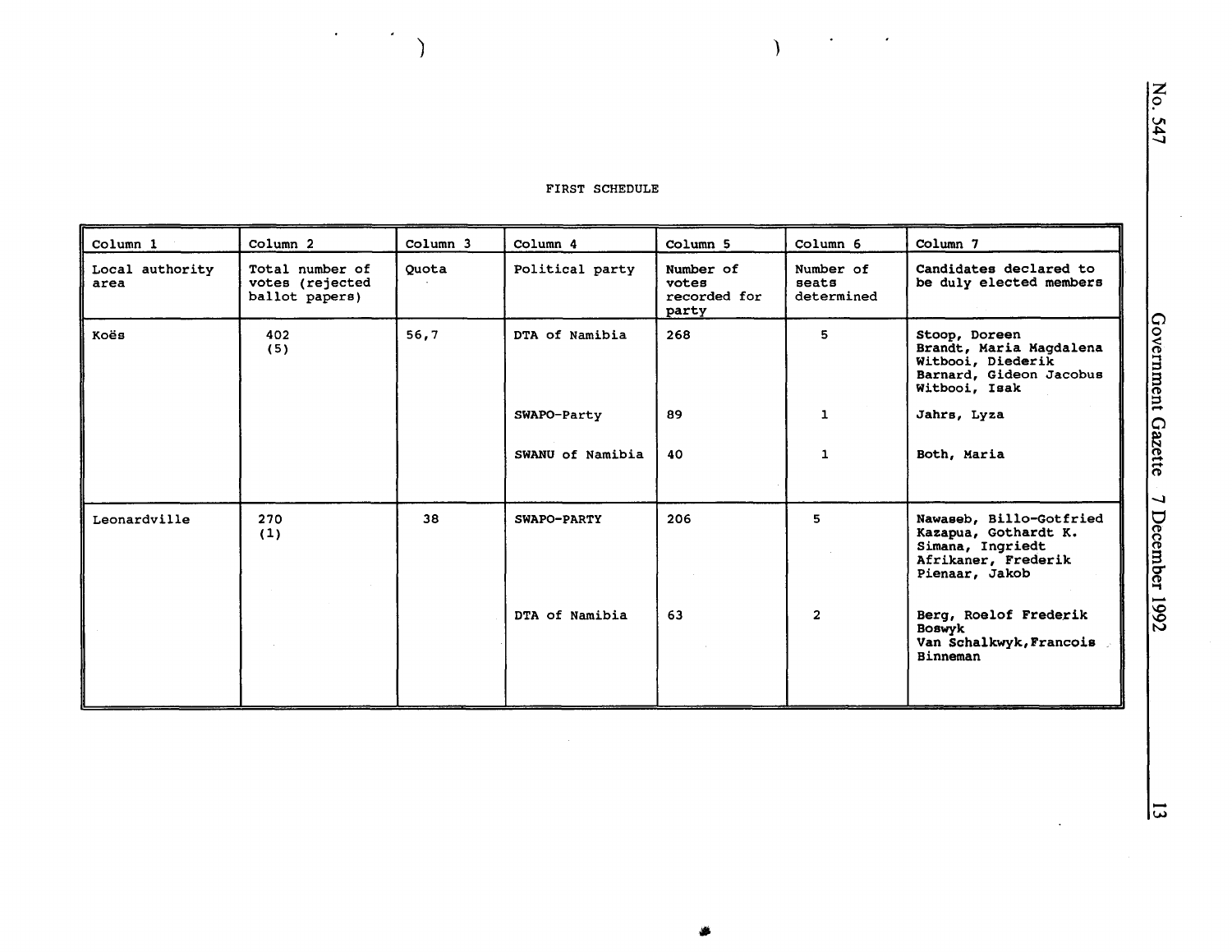$\mathcal{L}_{\mathcal{A}}$ 

 $\mathbb{R}^2$ 

| Column 1                | Column <sub>2</sub>                                  | Column 3 | Column 4        | Column 5                                    | Column 6                         | Column 7                                                                                                                                    |
|-------------------------|------------------------------------------------------|----------|-----------------|---------------------------------------------|----------------------------------|---------------------------------------------------------------------------------------------------------------------------------------------|
| Local authority<br>area | Total number of<br>votes (rejected<br>ballot papers) | Quota    | Political party | Number of<br>votes<br>recorded for<br>party | Number of<br>seats<br>determined | Candidates declared to be<br>duly elected members                                                                                           |
| Lüderitz                | 3329<br>(44)                                         | 469      | SWAPO-Party     | 2626                                        | 6                                | Shiyaqaya, Elizabeth<br>Harris, Susan T.<br>Rhode, Aletta C.<br>Jantje, Allen E.<br>Iipinge, Aaron<br>Jungst, Hartmund                      |
|                         |                                                      |          | DTA of Namibia  | 659                                         | $\mathbf{1}$                     | Gillham, John Derek                                                                                                                         |
| Maltahöhe               | 888<br>(18)                                          | 124      | SWAPO-Party     | 702                                         | 6                                | Boois, Petrus Eliajim<br>Taseb, Markus<br>Motinga, Elizabeth<br>Swartbooi, Niklaas Salmon<br>Topnaar, Johanna<br>Elizabeth<br>Links, Penina |
|                         |                                                      |          | DTA of Namibia  | 168                                         | 1                                | January, John                                                                                                                               |

 $\mathfrak{P}$ 

 $\lambda$ 

l.

 $\sum_{\alpha\in\mathcal{C}}\alpha_{\alpha}$ 

 $\frac{1}{\sqrt{2}}$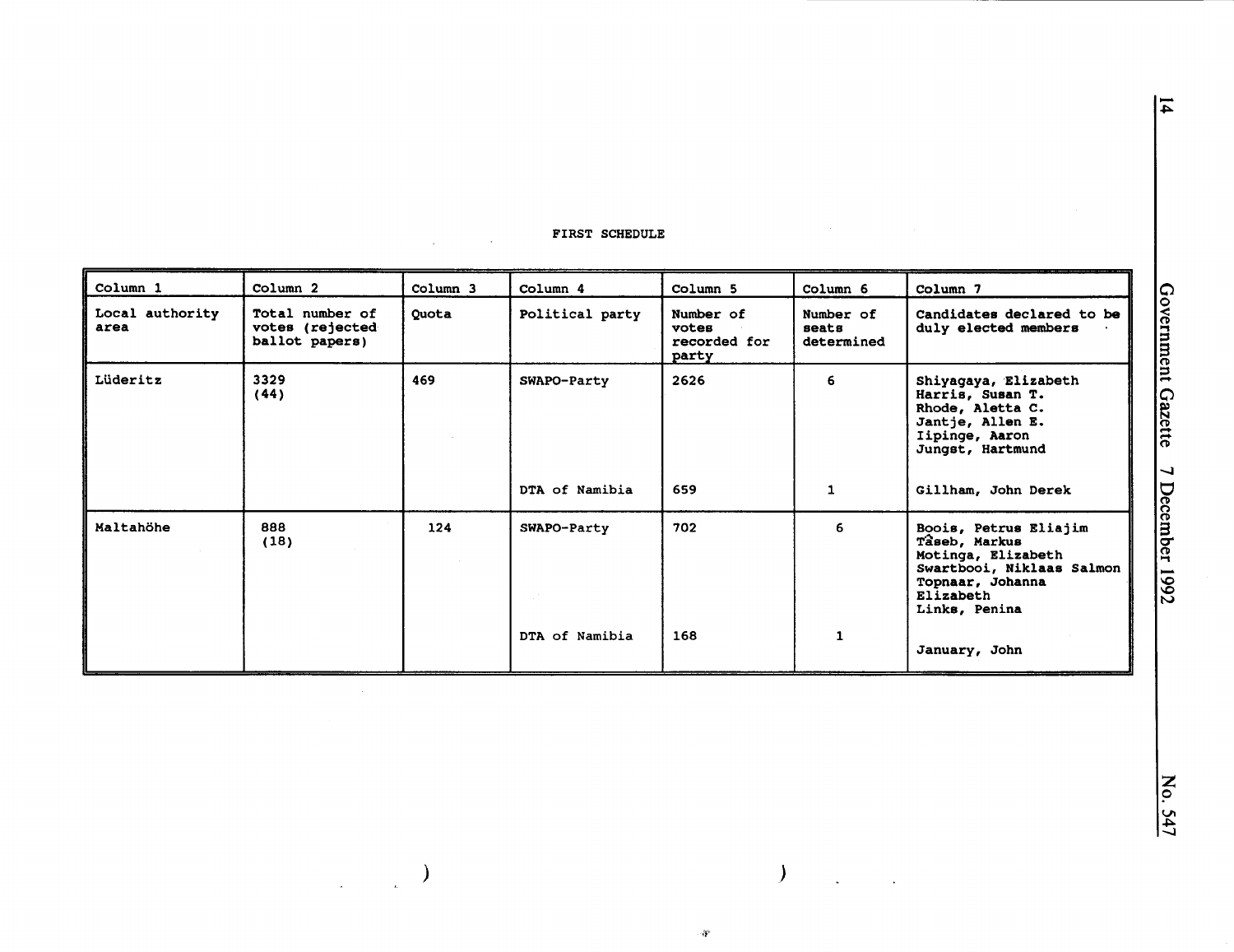| Column 1                | Column <sub>2</sub>                                  | Column 3 | Column 4                                    | Column <sub>5</sub>                         | Column 6                         | Column 7                                                                                                     |
|-------------------------|------------------------------------------------------|----------|---------------------------------------------|---------------------------------------------|----------------------------------|--------------------------------------------------------------------------------------------------------------|
| Local authority<br>area | Total number of<br>votes (rejected<br>ballot papers) | Quota    | Political party                             | Number of<br>votes<br>recorded for<br>party | Number of<br>seats<br>determined | Candidates declared to<br>be duly elected members                                                            |
| Mariental               | 3040<br>(53)                                         | 426,7    | SWAPO-Party                                 | 1579                                        | 4                                | Kamburute, Alex<br>Basson, Lucia<br>Van Rooyen, Kalista<br>Amwaalwa, Malakia<br>Burger, Jurgens Johannes     |
|                         |                                                      |          | DTA of Namibia                              | 1181                                        | $\overline{\mathbf{3}}$          | Swartbooi, Josef<br>Brand, Jan Johannes<br>Hendrik                                                           |
|                         |                                                      |          | UDF of Namibia                              | 129                                         | $\mathbf{o}$                     |                                                                                                              |
|                         |                                                      |          | Local Community<br>Association<br>Mariental | 98                                          | $\mathbf{o}$                     |                                                                                                              |
| Noordoewer              | 192<br>(8)                                           | 26,29    | SWAPO-Party                                 | 154                                         | 6                                | Antonio, Isabella<br>Efraim, Paulus<br>Naftali, Paulus<br>Simon, Paul<br>Iikango, Maria<br>Kaukungwa, Joseph |
|                         |                                                      |          | DTA of Namibia                              | 30                                          | 1                                | Jossob, Klaas                                                                                                |

....

#### FIRST SCHEDULE

 $\mathcal{A}=\mathcal{A}$  .

) )

 $\mathcal{A}$ 

 $\mathcal{A}^{\mathcal{A}}$ 

No.

 $\mathcal{L}_{\mathcal{A}}$ 

 $\bullet$ 

 $547$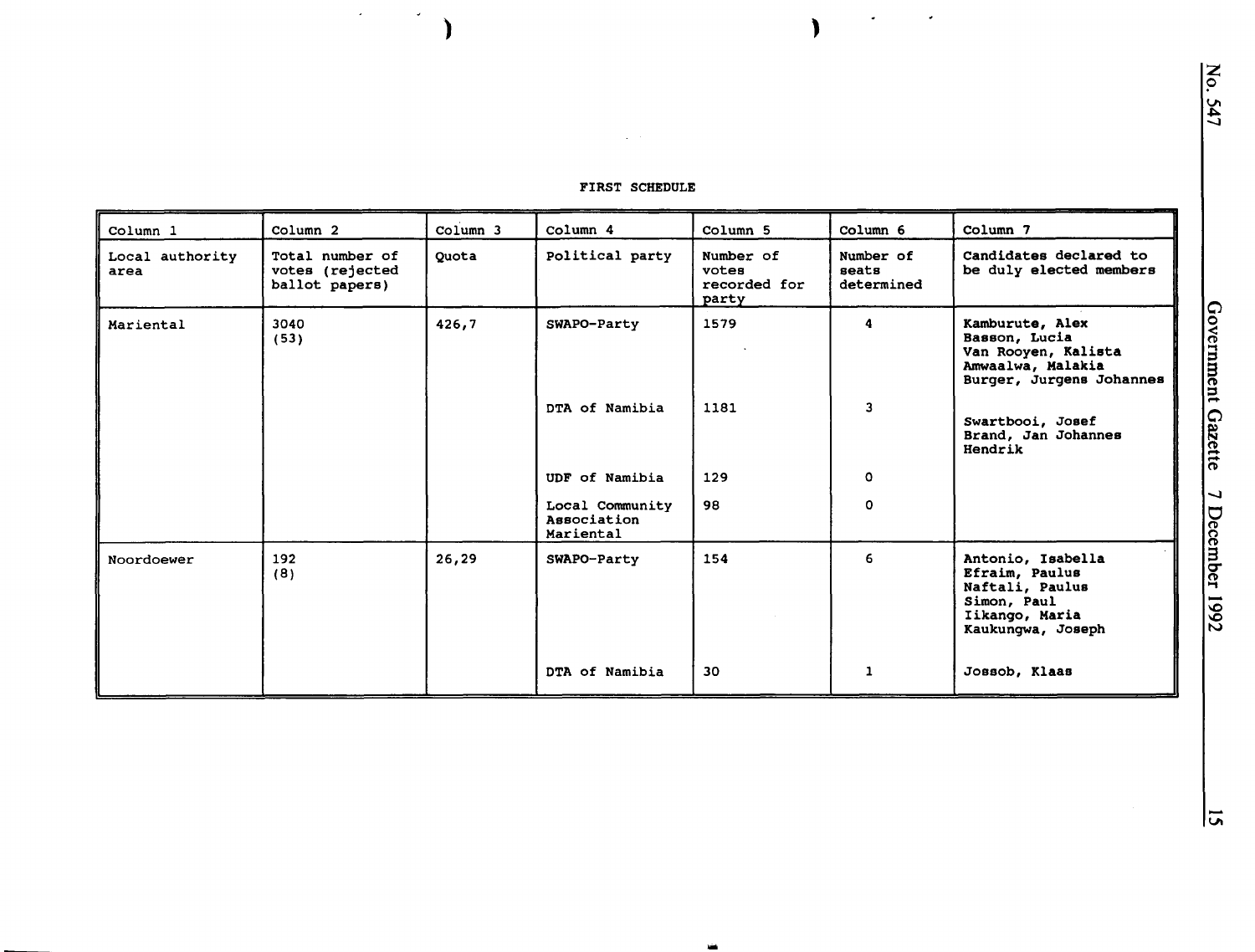| Column 1                | Column <sub>2</sub>                                  | Column 3 | Column 4         | Column 5                                    | Column 6                         | Column 7                                                                                                |
|-------------------------|------------------------------------------------------|----------|------------------|---------------------------------------------|----------------------------------|---------------------------------------------------------------------------------------------------------|
| Local authority<br>area | Total number of<br>votes (rejected<br>ballot papers) | Quota    | Political party  | Number of<br>votes<br>recorded for<br>party | Number of<br>seats<br>determined | Candidates declared to<br>be duly elected members                                                       |
| Okahandja               | 3559<br>(48)                                         | 500      | SWAPO-Party      | 1954                                        | 4                                | Khoëseb, Ismael "Zambia"<br>Bezuidenhoudt, Andries<br>Shipena, Helena<br>Tjinae, Josephat               |
|                         |                                                      |          | DTA of Namibia   | 1207                                        | 3                                | Zamuee, Gustav<br>Stander, Willem Jacob<br>Diergaardt, Anna<br>Catherina                                |
|                         |                                                      |          | UDF of Namibia   | 301                                         | $\circ$                          |                                                                                                         |
|                         |                                                      |          | NPF of Namibia   | 49                                          | O                                |                                                                                                         |
| Okakarara               | 1317<br>(12)                                         | 186      | DTA of Namibia   | 949                                         | 5                                | Tjikuua, John<br>Tjiho, Muvi Zagheus<br>Ketjijere, Josephine<br>Kazehuika, Unity<br>Kamatuka, Nathanael |
|                         |                                                      |          | SWAPO-PARTY      | 295                                         | $\overline{2}$                   | Hipikuruka, Cordulla<br>Karukongo, Ketoveni                                                             |
|                         |                                                      |          | SWANU of Namibia | 61                                          | $\mathbf{o}$                     |                                                                                                         |

)

 $\frac{1}{12}$ 

 $\bar{a}$ 

 $|\bar{5}|$ 

 $\mathcal{L}$ 

 $\mathcal{Y}$ 

)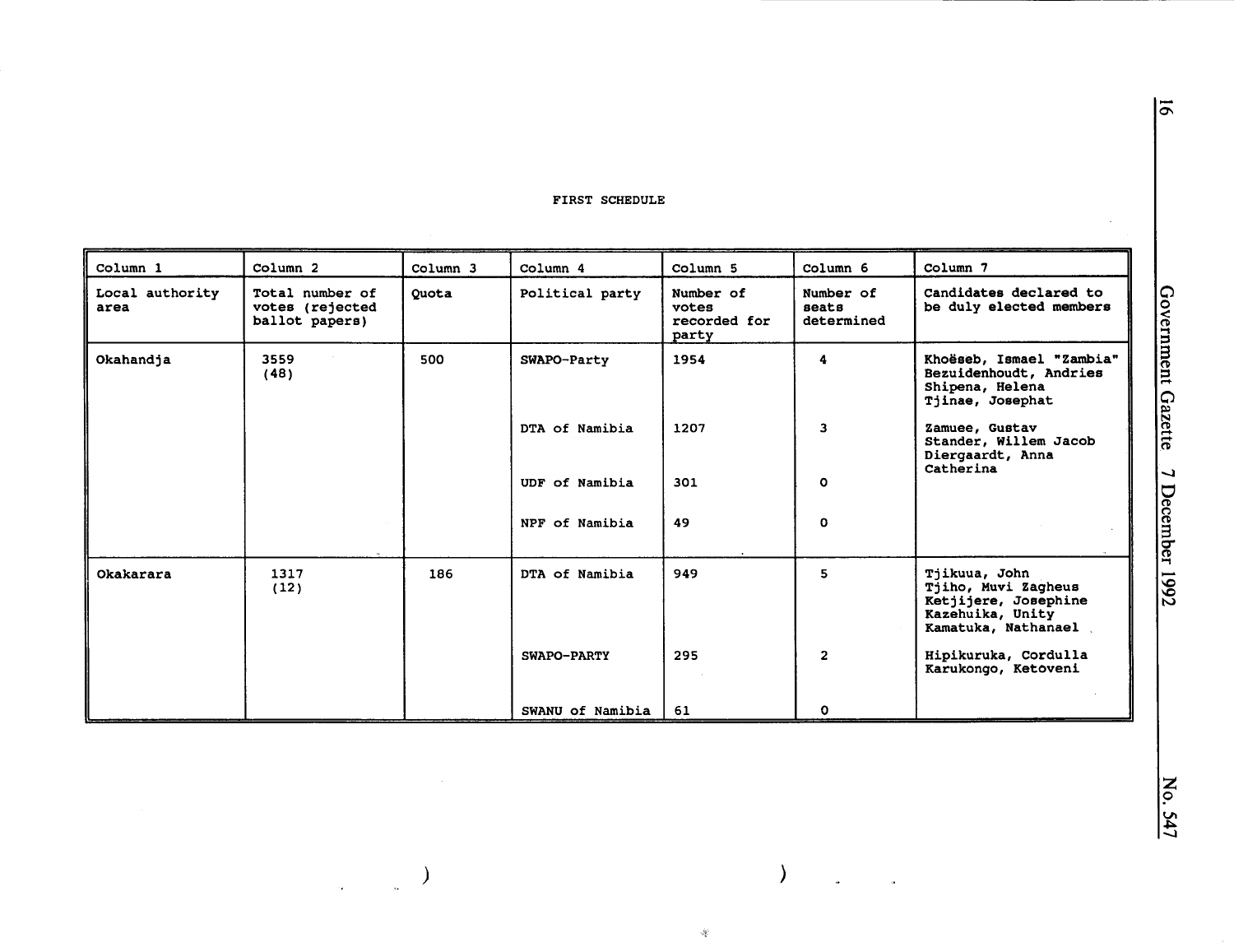$\mathcal{L}^{\text{max}}_{\text{max}}$  and  $\mathcal{L}^{\text{max}}_{\text{max}}$ 

 $\Delta$ 

| Column 1                | Column <sub>2</sub>                                  | Column 3 | Column 4                      | Column 5                                    | Column 6                         | Column 7                                                                                                                                    |
|-------------------------|------------------------------------------------------|----------|-------------------------------|---------------------------------------------|----------------------------------|---------------------------------------------------------------------------------------------------------------------------------------------|
| Local authority<br>area | Total number of<br>votes (rejected<br>ballot papers) | Quota    | Political party               | Number of<br>votes<br>recorded for<br>party | Number of<br>seats<br>determined | Candidates declared to<br>be duly elected members                                                                                           |
| Omaruru                 | 1652<br>(23)                                         | 232      | SWAPO-PARTY                   | 961                                         | 4                                | Goseb, Gruzi<br>Veii, Alphons<br>Haikoti, Hafeni Immanuel<br>Kodi, Helena                                                                   |
|                         |                                                      |          | DTA of Namibia                | 668                                         | 3                                | Kauatjirue, Abuid<br>Albrecht, Wolfgang<br>Lebrecht<br>Kongoro, Lueresia                                                                    |
| Ondangwa                | 1158<br>(17)                                         | 163      | SWAPO-PARTY<br>DTA of Namibia | 962<br>179                                  | 6<br>1                           | Mushelenga, Theopolina<br>Shituula, Peter<br>Hekandjo, Sacky<br>Nangolo, Sam<br>Nashandi, Kauna<br>Juutaleni, Letty<br>Shikondjo, Israel K. |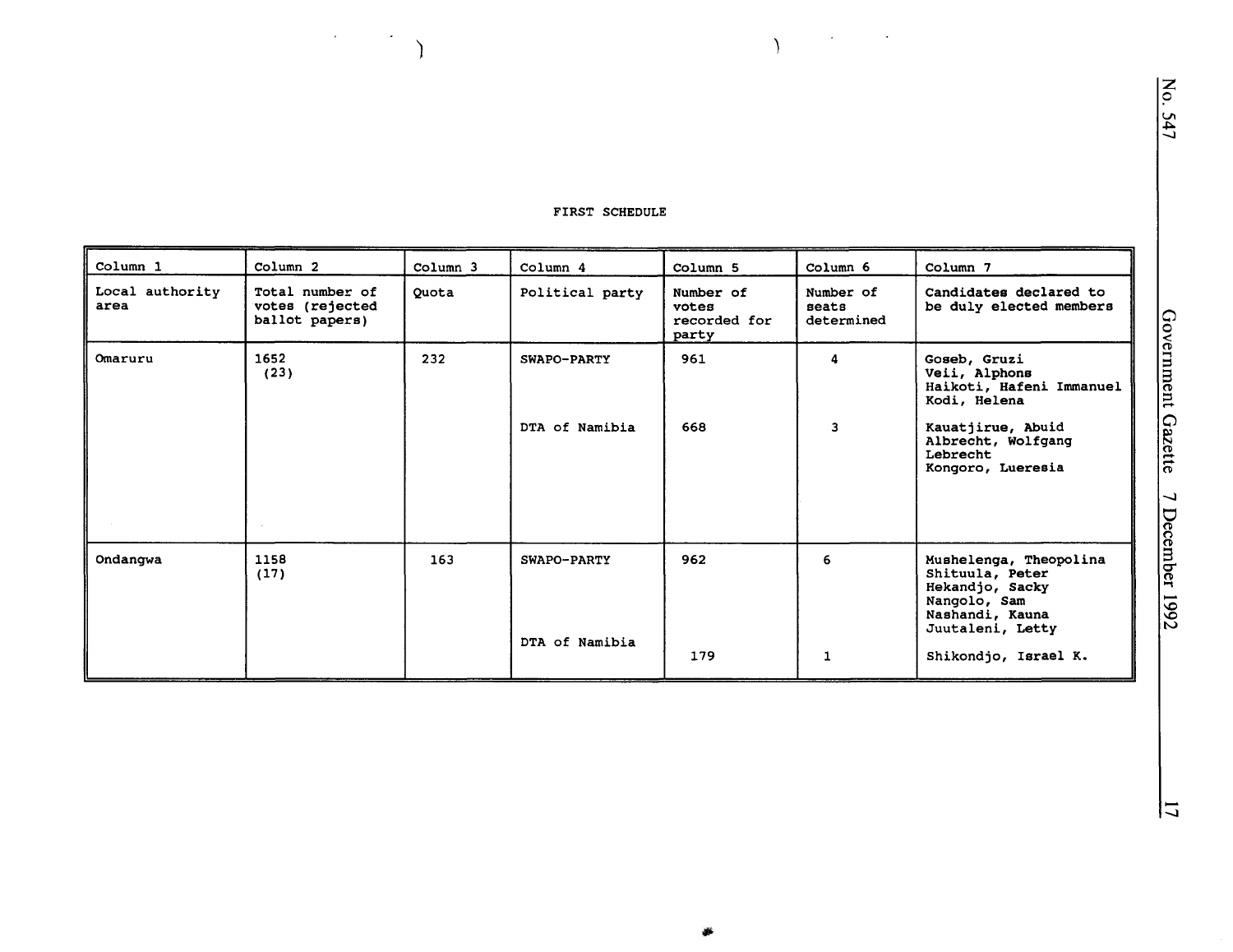| Column 1                | Column <sub>2</sub>                                  | Column 3 | Column 4         | Column 5                                    | Column 6                         | Column 7                                                                                                                                 |
|-------------------------|------------------------------------------------------|----------|------------------|---------------------------------------------|----------------------------------|------------------------------------------------------------------------------------------------------------------------------------------|
| Local authority<br>area | Total number of<br>votes (rejected<br>ballot papers) | Quota    | Political party  | Number of<br>votes<br>recorded for<br>party | Number of<br>seats<br>determined | Candidates declared to<br>be duly elected members                                                                                        |
| Ongwediva               | 1868<br>(15)                                         | 264,71   | SWAPO-Party      | 1756                                        | 7                                | Haimbili, Raimo<br>Kashuupulwa, Patricia<br>Kuume, Eunike<br>Lucas, Steven<br>Nashidengo, Fredinand<br>Nepembe, Julia<br>Uutoni, Erastus |
|                         |                                                      |          | DTA of Namibia   | 97                                          | $\Omega$                         |                                                                                                                                          |
| Opuwo                   | 1416<br>(100)                                        | 188      | SWAPO-Party      | 703                                         | 4                                | Hihepa, Ndamona<br>Hindjou, Erna<br>Rungondo, Titus<br>Tsheehama, Rex                                                                    |
|                         |                                                      |          | DTA of Namibia   | 575                                         | 3                                | Matundu, K Schaik<br>Mupya, Licius K.<br>Uarije, Arcleus                                                                                 |
|                         |                                                      |          | SWANU of Namibia | 38                                          | ٥                                |                                                                                                                                          |

 $\,$   $)$ 

 $\overline{8}$ 

 $\alpha_{\rm T}^{\rm Q}$ 

 $\overline{\phantom{a}}$ 

 $\sim 1$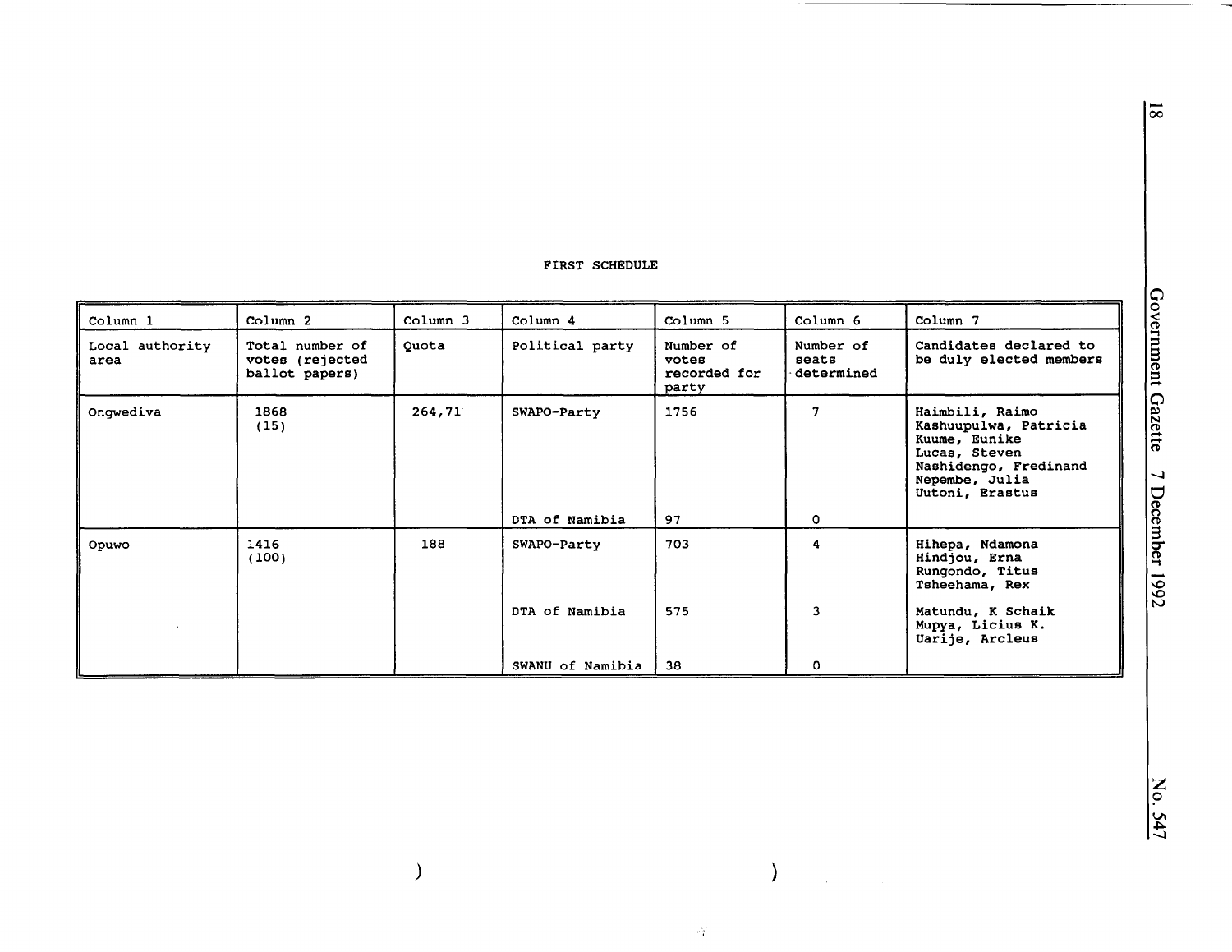# No.  $547$

#### FIRST SCHEDULE

 $\mathcal{L}(\mathcal{L})$  and  $\mathcal{L}(\mathcal{L})$  and  $\mathcal{L}(\mathcal{L})$ 

 $\Delta$ 

 $\label{eq:2} \left\{ \begin{array}{ll} \mathcal{L}_{\text{max}} & \mathcal{L}_{\text{max}} \\ \mathcal{L}_{\text{max}} & \mathcal{L}_{\text{max}} \end{array} \right\}$ 

| Column 1                | Column <sub>2</sub>                                  | Column 3 | Column 4        | Column 5                                    | Column 6                         | Column 7                                                                                                                         |
|-------------------------|------------------------------------------------------|----------|-----------------|---------------------------------------------|----------------------------------|----------------------------------------------------------------------------------------------------------------------------------|
| Local authority<br>area | Total number of<br>votes (rejected<br>ballot papers) | Quota    | Political party | Number of<br>votes<br>recorded for<br>party | Number of<br>seats<br>determined | Candidates declared to<br>be duly elected members                                                                                |
| Oshakati                | 4870<br>(31)                                         | 691      | SWAPO-Party     | 4467                                        | 6                                | Tamuti, Elise Nd.<br>Hango, Paulus Lotto<br>Nehemia, Lotto<br>Helelinde, Nandjambi<br>Ankama, Samwel Chief<br>Hamupunda, Hidinua |
|                         |                                                      |          | DTA of Namibia  | 372                                         | $\mathbf{1}$                     | Immanuel, Ndilimonduj                                                                                                            |
| Otavi                   | 1750<br>(57)                                         | 241      | SWAPO-Party     | 1140                                        | 5.                               | Chamseb, Petrus<br>Uiras, Engelhardtine<br>Gaoab, Gerson<br>Shilungu, Josua<br>Useb, Levi                                        |
|                         |                                                      |          | DTA of Namibia  | 400                                         | $\overline{2}$                   | Kuehl, Rolf Hans<br>Damases, Joseph                                                                                              |
|                         |                                                      |          | UDF of Namibia  | 153                                         | $\mathbf{O}$                     |                                                                                                                                  |

•

-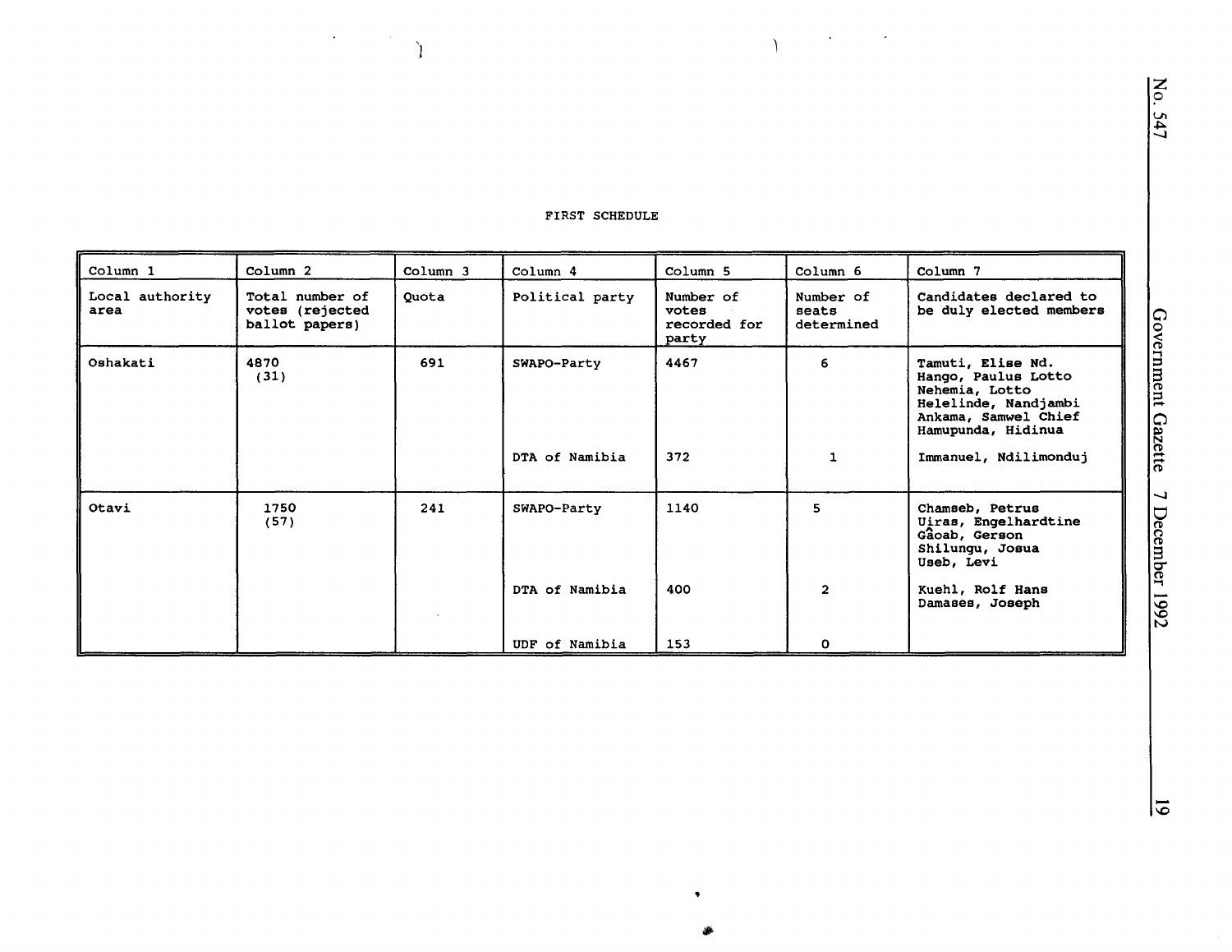| Column <sub>1</sub>     | Column <sub>2</sub>                                  | Column 3 | Column 4            | Column 5                                    | Column 6                         | Column 7                                                                                                |
|-------------------------|------------------------------------------------------|----------|---------------------|---------------------------------------------|----------------------------------|---------------------------------------------------------------------------------------------------------|
| Local authority<br>area | Total number of<br>votes (rejected<br>ballot papers) | Quota    | Political party     | Number of<br>votes<br>recorded for<br>party | Number of<br>seats<br>determined | Candidates declared to<br>be duly elected members                                                       |
| Otjiwarongo             | 5059<br>(54)                                         | 715      | SWAPO-Party         | 2466                                        | 4                                | Uxamb, Manfred<br>Kavetuna, Ferdinand<br>Frederich<br>Shaduka, Moderatha<br>Tulingepo<br>Martin, Sophia |
|                         |                                                      |          | DTA of Namibia      | 1549                                        | $\overline{2}$                   | Swart, Frederick Peter<br>Hamauka, Joas Kemumuine                                                       |
|                         |                                                      |          | UDF of Namibia      | 888                                         | 1                                | Burger, Schalk Jacobus                                                                                  |
|                         |                                                      |          | SWANU of<br>Namibia | 102                                         | 0                                |                                                                                                         |
| Outjo                   | 1615<br>(24)                                         | 227      | SWAPO-Party         | 752                                         | 3                                | Goagoseb, Paul<br>Shiluama, Fina<br>Gaiseb, Bernardus                                                   |
|                         |                                                      |          | DTA of Namibia      | 423                                         | $\overline{2}$                   | Holtzhausen, Daniel<br>Johannes<br>Luiperth, Stefanus                                                   |
|                         |                                                      |          | UDF of Namibia      | 416                                         | $\overline{2}$                   | Theart, Christian<br>Hendrik Nicolaas<br>Aibeb, Abraham                                                 |

 $\big)$ 

 $\overline{\phantom{a}}$ 

 $\alpha_{\rm T}^{\rm (c)}$ 

 $\frac{1}{2}$ 

 $\sim 10^6$ 

 $\overline{\mathcal{L}}$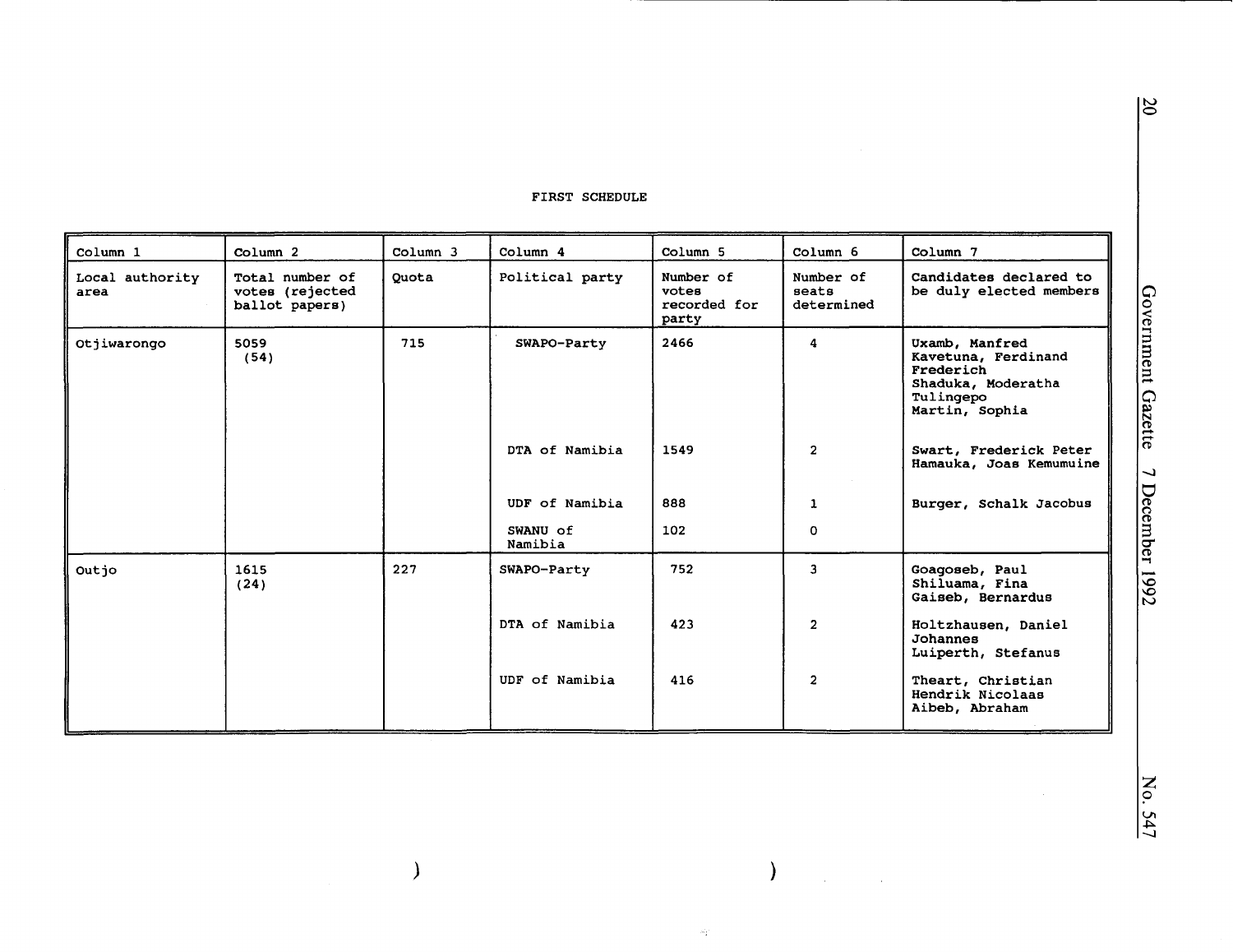) and ( ) and ( ) and ( ) and ( ) and ( ) and ( ) and ( ) and ( ) and ( ) and ( ) and ( ) and ( ) and ( ) and ( ) and ( ) and ( ) and ( ) and ( ) and ( ) and ( ) and ( ) and ( ) and ( ) and ( ) and ( ) and ( ) and ( ) and

 $\bar{\gamma}$ 

| Column 1                | Column <sub>2</sub>                                  | Column 3 | Column 4                               | Column 5                                    | Column 6                         | Column 7                                                                                                |
|-------------------------|------------------------------------------------------|----------|----------------------------------------|---------------------------------------------|----------------------------------|---------------------------------------------------------------------------------------------------------|
| Local authority<br>area | Total number of<br>votes (rejected<br>ballot papers) | Quota    | Political party                        | Number of<br>votes<br>recorded for<br>party | Number of<br>seats<br>determined | Candidates declared to<br>be duly elected members                                                       |
| Stampriet               | 334<br>(17)                                          | 45       | SWAPO-Party                            | 222                                         | 5                                | Goaseb, Appols<br>Uirab, Johannes<br>Oswald, Cecil John P.<br>Cornelius, Edmund<br>Vleermuis, Magdalena |
|                         |                                                      |          | DTA of Namibia                         | 95                                          | $\overline{2}$                   | Kubersky, Bernard<br>Micheal<br>Meyer, Boyky Leon                                                       |
| Swakopmund              | 6904<br>(90)                                         | 973      | SWAPO-Party                            | 4079                                        | 4                                | Kamho, Daniel<br>Courtney Clarke, Magret<br>Botha, Coenraad Berend<br>Van Rooyen, Willem                |
|                         |                                                      |          | DTA of Namibia                         | 1750                                        | $\overline{2}$                   | Compion, Martin Horak<br>Buckley, Anna                                                                  |
|                         |                                                      |          | Swakopmund<br>Residents<br>Association | 597                                         | $\mathbf{1}$                     | Meyer, Erich Friedrich                                                                                  |
|                         |                                                      |          | SWANU of Namibia                       | 388                                         | O                                |                                                                                                         |

-

N<sub>o</sub> 547

 $\lambda$ 

÷.

Government Ga zette  $\overline{\phantom{0}}$ December er 1992

N <sup>21</sup>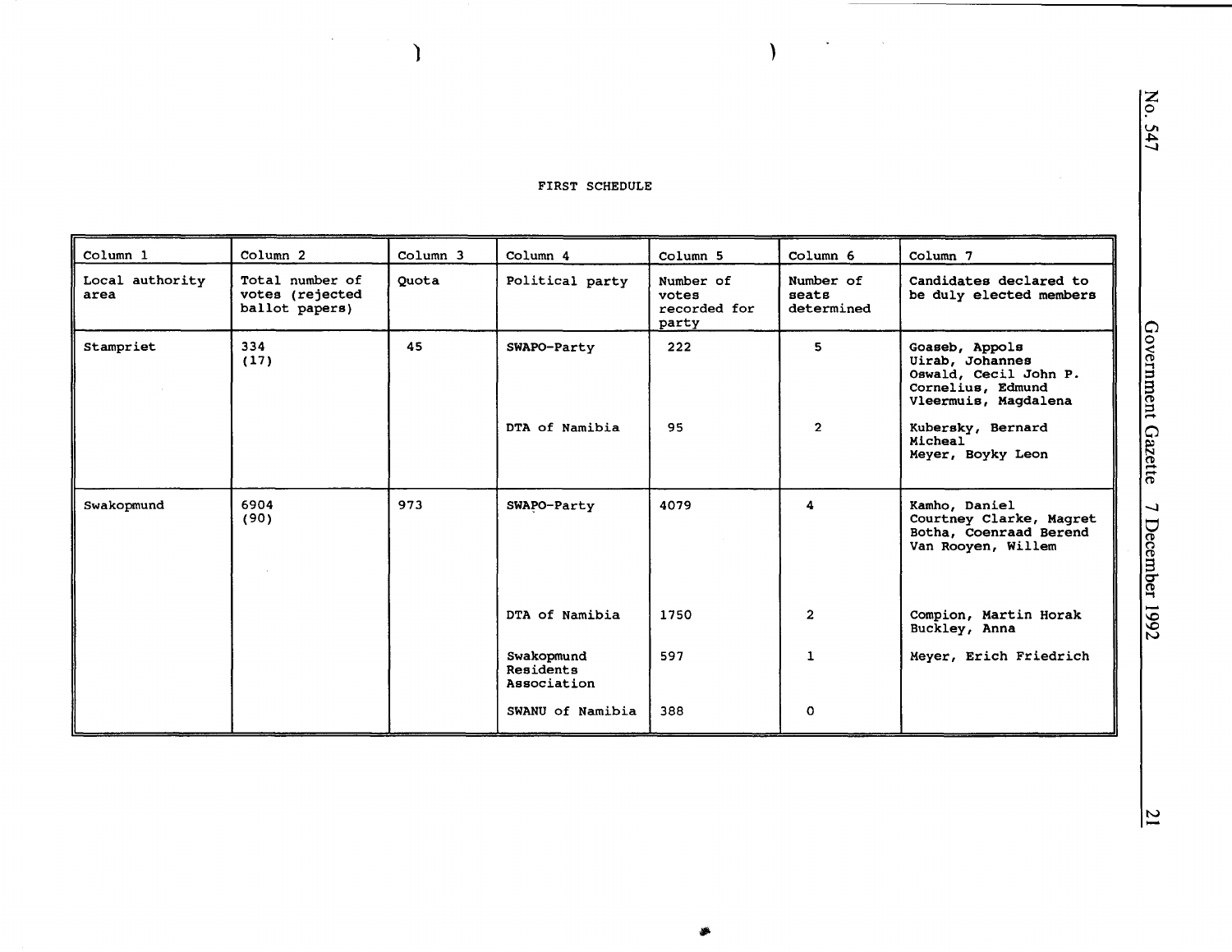|                           |                                                      |                     | tivoi orupnarp   |                                             |                                                                                                                 |                                                                                              |
|---------------------------|------------------------------------------------------|---------------------|------------------|---------------------------------------------|-----------------------------------------------------------------------------------------------------------------|----------------------------------------------------------------------------------------------|
| Column 1                  | Column <sub>2</sub>                                  | Column <sub>3</sub> | Column 4         | Column <sub>5</sub>                         | Column 6                                                                                                        | Column 7                                                                                     |
| Local authority<br>area   | Total number of<br>votes (rejected<br>ballot papers) | Quota               | Political party  | Number of<br>votes<br>recorded for<br>party | Number of<br>seats<br>determined                                                                                | Candidates declared to<br>be duly elected members                                            |
| 4918<br>Rehoboth<br>(106) | 687                                                  | DTA of Namibia      | 2702             | 4                                           | De Klerk, Willem<br>Cornelius<br>Africa, Gertruida Sophia<br>Celento, Nicolaas<br>Johannes<br>Beukes, Wilfrieda |                                                                                              |
|                           |                                                      |                     | SWAPO-Party      | 1817                                        | 3                                                                                                               | Gowaseb, Ernstina<br>Josephina<br>Van Wyk, Herman<br>Fillemon, Matthew<br>Shilikundeni       |
|                           |                                                      |                     | SWANU of Namibia | 293                                         | 0                                                                                                               |                                                                                              |
| Rundu                     | 5747<br>(159)                                        | 798                 | SWAPO-Party      | 4234                                        | 5.                                                                                                              | Dinyando, Raphael<br>Dreyer, H Johannes<br>Nekaro, Maurus<br>Kavara, Rosa<br>Kakukuru, Lydia |
|                           |                                                      |                     | DTA of Namibia   | 1354                                        | $\overline{2}$                                                                                                  | Vermeulen, Willem J. P.<br>Kaumaa, Johanna                                                   |

 $\lambda$ 

 $\hat{\mathcal{A}}^{\text{c}}_i$ 

)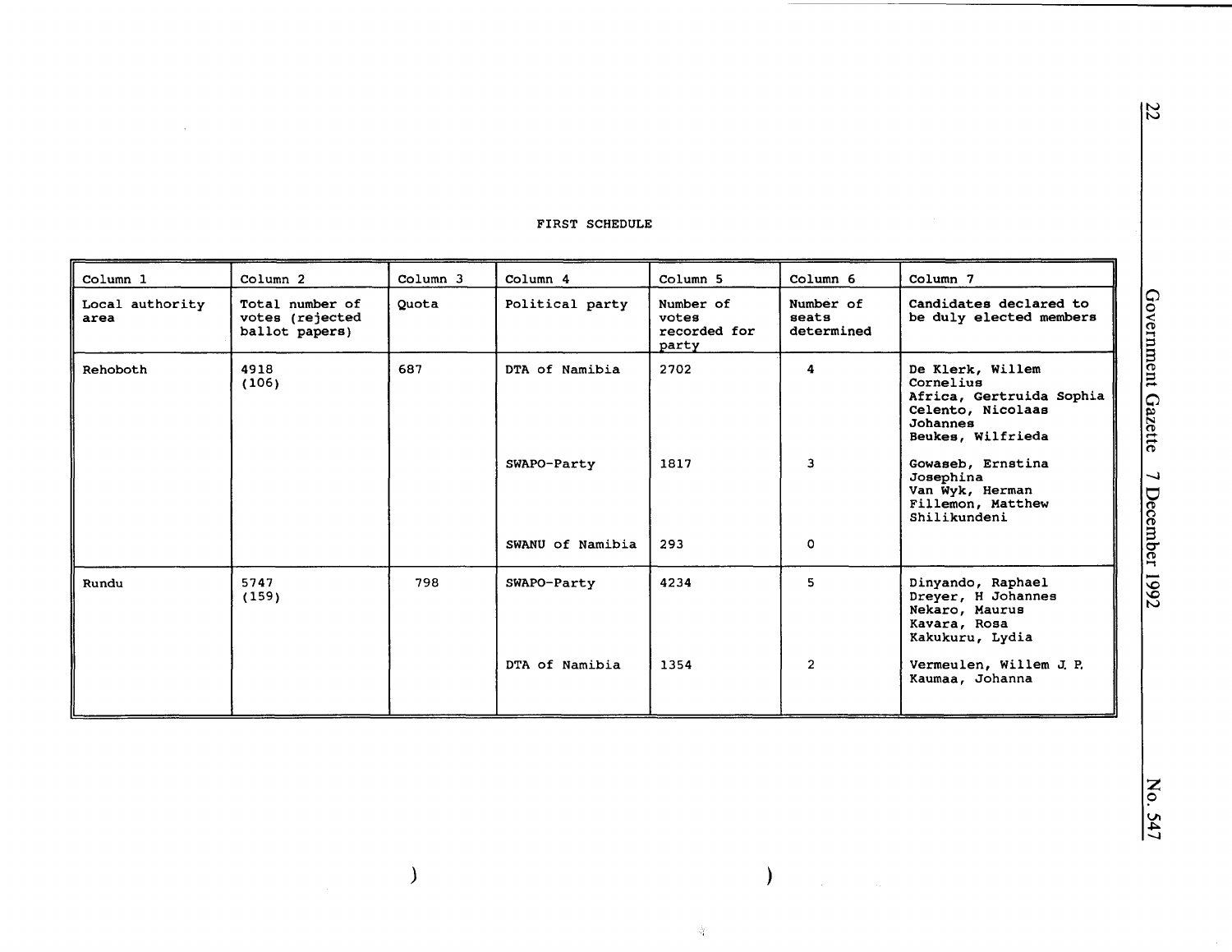No. 547

#### FIRST SCHEDULE

 $\epsilon$ 

 $\lambda$ 

 $\sim$ 

 $\bar{\phantom{a}}$ 

 $\mathbf{I}$ 

| Column 1                | Column <sub>2</sub>                                  | Column 3 | Column 4         | Column 5                                    | Column 6                         | Column 7                                                                                   |
|-------------------------|------------------------------------------------------|----------|------------------|---------------------------------------------|----------------------------------|--------------------------------------------------------------------------------------------|
| Local authority<br>area | Total number of<br>votes (rejected<br>ballot papers) | Quota    | Political party  | Number of<br>votes<br>recorded for<br>party | Number of<br>seats<br>determined | Candidates declared to<br>be duly elected members                                          |
| Tses                    | 349<br>(14)                                          | 47       | DTA of Namibia   | 158                                         | 3                                | Hatzenberg, Alex<br>Apollus, Jakobus Quido<br>Swartbooi, Petrus                            |
|                         |                                                      |          | SWAPO-Party      | 148                                         | 3                                | Basson, Bethuel<br>Baisako, Willemina F.<br>Witbooi, Petrus                                |
|                         |                                                      |          | UDF of Namibia   | 29                                          | 1                                | Apollus, Milka                                                                             |
| Tsumeb                  | 6050<br>(108)                                        | 849      | SWAPO-Party      | 4367                                        | 5                                | Smit, John Morgan<br>Nghidinwa, Susan<br>Imene, Allisa<br>Murorua, Gerson<br>Johnson, Joel |
|                         |                                                      |          | DTA of Namibia   | 1196                                        | $\overline{2}$                   | Gey v Pittius, Frederick<br>J.M.                                                           |
|                         |                                                      |          | UDF of Namibia   | 341                                         | $\mathbf 0$                      | Feierabend, Johanna E.                                                                     |
|                         |                                                      |          | SWANU of Namibia | 38                                          | 0                                |                                                                                            |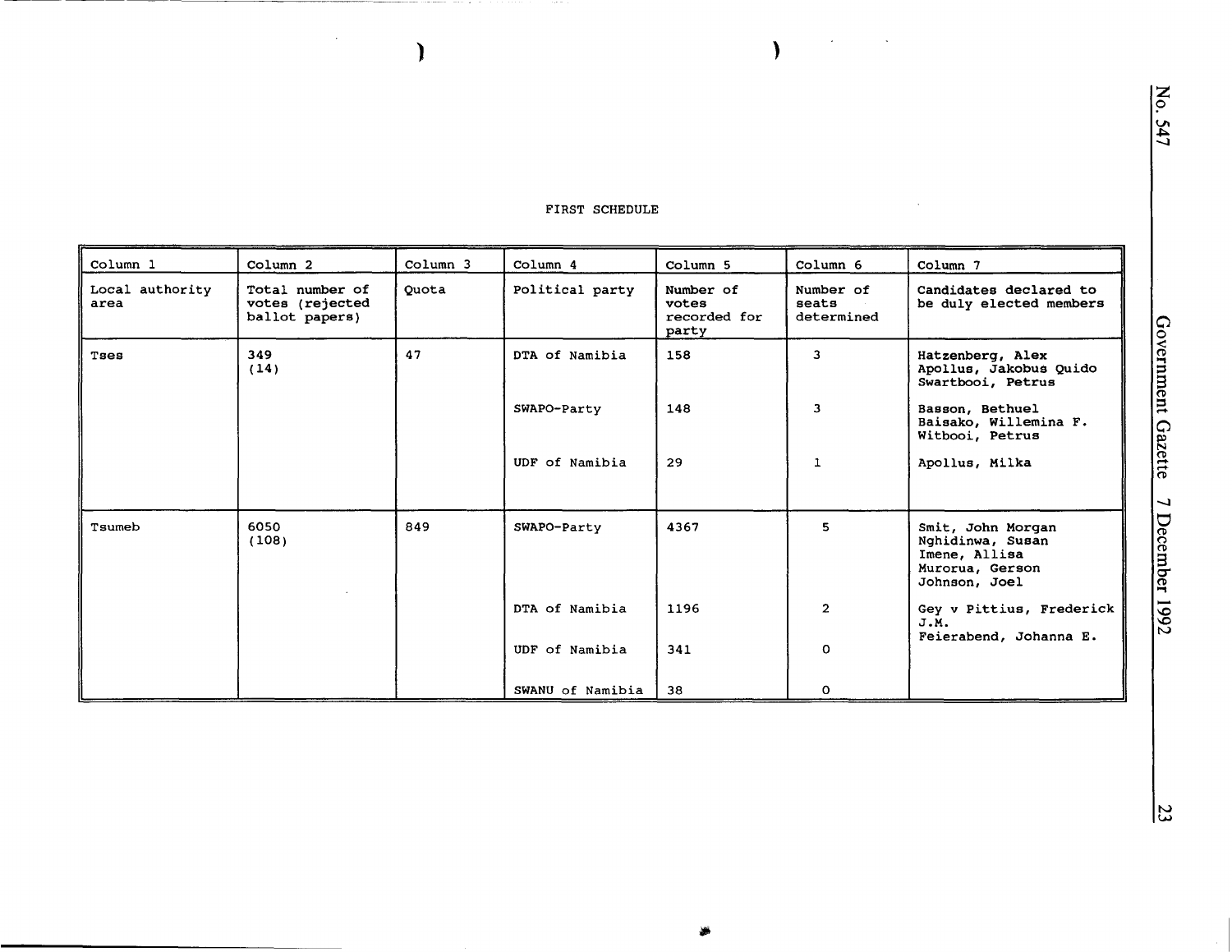| Column 1                | Column 2                                             | Column 3 | Column 4        | Column 5                                    | Column 6                         | Column 7                                                                                        |
|-------------------------|------------------------------------------------------|----------|-----------------|---------------------------------------------|----------------------------------|-------------------------------------------------------------------------------------------------|
| Local authority<br>area | Total number of<br>votes (rejected<br>ballot papers) | Quota    | Political party | Number of<br>votes<br>recorded for<br>party | Number of<br>seats<br>determined | Candidates declared to<br>be duly elected members                                               |
| Uis                     | 531<br>(6)                                           | 75       | UDF of Namibia  | 402                                         | 5                                | Afrikaner, Magdalena<br>Seibeb, Zacharias<br>Brandt, Ernst<br>Taurob, Isaskar<br>Tourob, Manuel |
|                         |                                                      |          | SWAPO-Party     | 77                                          | 1                                | Kamendu, Isaskar                                                                                |
|                         |                                                      |          | DTA of Namibia  | 46                                          | $\mathbf{1}$                     | Gaseb, Christel                                                                                 |
| Usakos                  | 1261<br>(18)                                         | 177      | SWAPO-Party     | 529                                         | 3                                | Uirab, Micheal<br>Gases, Ursula<br>Nuuyi, Stephan Angula                                        |
|                         |                                                      |          | UDF of Namibia  | 407                                         | $\overline{2}$                   | Uirab, Apius<br>Thomas, John                                                                    |
|                         |                                                      |          | DTA of Namibia  | 307                                         | $\overline{2}$                   | Hoaeb, Hezekiel T.<br>Hofmann, Helmut Heinrich                                                  |

 $\big)$ 

 $\lambda$ 

 $\tilde{\gamma}$ 

 $\bar{\mathcal{A}}$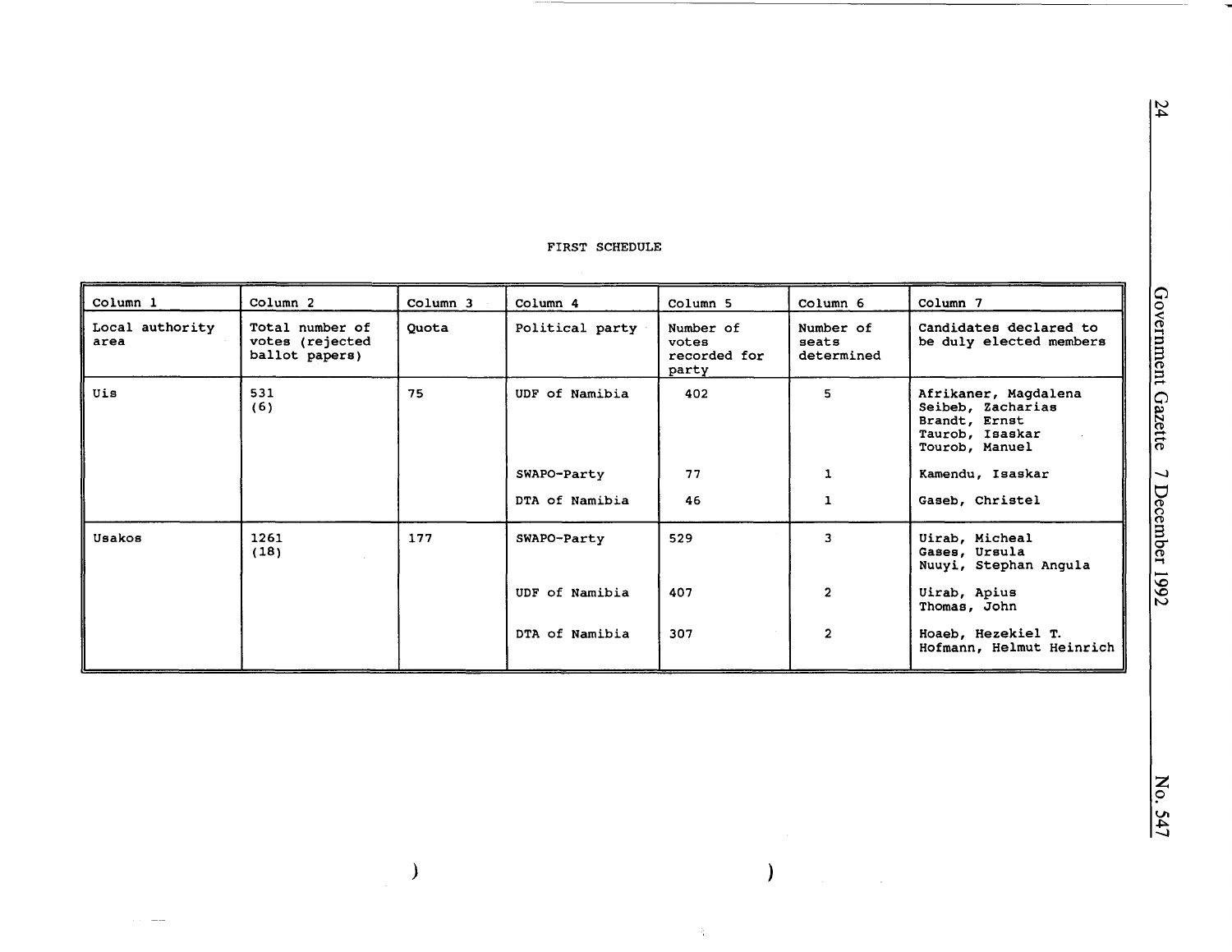$\mathcal{A}$ 

 $\lambda$ 

 $\sim$ 

 $\mathcal{A}^{\text{max}}_{\text{max}}$  and  $\mathcal{A}^{\text{max}}_{\text{max}}$ 

 $\overline{\phantom{a}}$ 

| Column 1                | Column <sub>2</sub>                                  | Column 3 | Column 4        | Column 5                                    | Column 6                         | Column 7                                                                          |
|-------------------------|------------------------------------------------------|----------|-----------------|---------------------------------------------|----------------------------------|-----------------------------------------------------------------------------------|
| Local authority<br>area | Total number of<br>votes (rejected<br>ballot papers) | Quota    | Political party | Number of<br>votes<br>recorded for<br>party | Number of<br>seats<br>determined | Candidates declared to<br>be duly elected members                                 |
| Witvlei                 | 236<br>(1)                                           | 33,6     | SWAPO-Party     | 112                                         | 3                                | Mokomele, Innocentia<br>Hoêbes, Christine<br>Tjiurutue, Josua                     |
|                         |                                                      |          | DTA of Namibia  | 96                                          | 3                                | Boltmann, Jonas<br>Lambertus<br>Viviers, Melodie Marina<br>Hennop, Mariana Louise |
|                         |                                                      |          | UDF of Namibia  | 27                                          |                                  | Ochurub, Ronald Reinhold                                                          |
|                         |                                                      |          |                 |                                             |                                  |                                                                                   |

姜

 $\frac{25}{2}$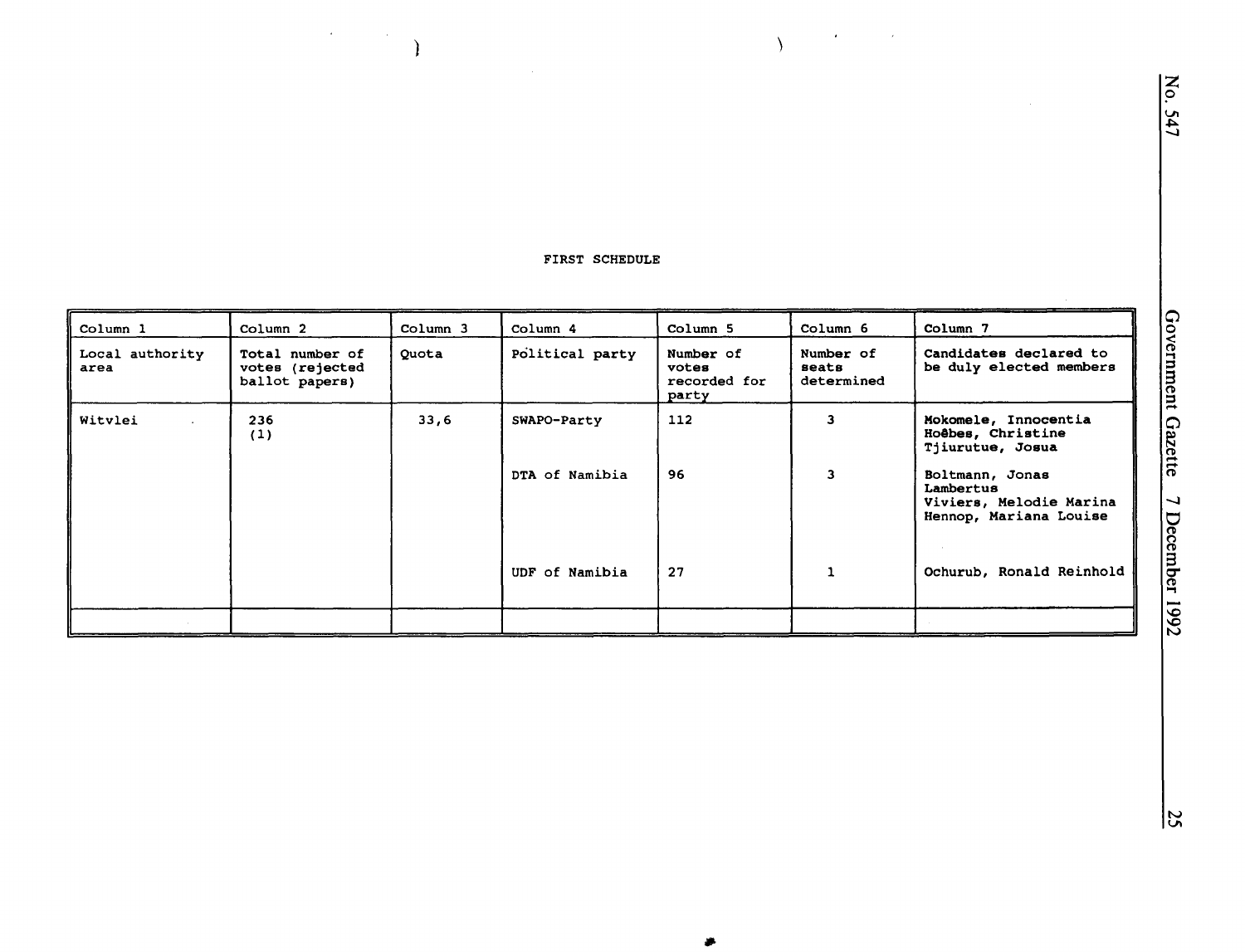|  | FIRST SCHEDULE |
|--|----------------|
|  |                |

 $\omega$ 

| LIKOI SCUEDATE          |                                                      |          |                  |                                             |                                  |                                                                                                                                                              |
|-------------------------|------------------------------------------------------|----------|------------------|---------------------------------------------|----------------------------------|--------------------------------------------------------------------------------------------------------------------------------------------------------------|
| Column 1                | Column 2                                             | Column 3 | Column 4         | Column 5                                    | Column 6                         | Column 7                                                                                                                                                     |
| Local authority<br>area | Total number of<br>votes (rejected<br>ballot papers) | Quota    | Political party  | Number of<br>votes<br>recorded for<br>party | Number of<br>seats<br>determined | Candidates declared to<br>be duly elected<br>members                                                                                                         |
| Warmbad                 | 32 <sub>2</sub><br>(0)                               | 4,6      | DTA of Namibia   | 19                                          | $\overline{\mathbf{4}}$          | Adriaanse, Ada Rubena<br>Marais, Johannes<br>Stephanus<br>Marais, Hannelie<br>Jantjies, Regina Mina                                                          |
|                         |                                                      |          | SWAPO-Party      | 13                                          | 3                                | Jantjies, Willem<br>Christiaan<br>Towases, Selfina<br>Human, Fredrika                                                                                        |
| Windhoek                | 42 566<br>(490)                                      | 3506     | SWAPO-Party      | 23 316                                      | 7 <sup>1</sup>                   | Ngatjizeko, Immanuel<br>Shikongo, Matheus<br>Kristof<br>Von Finckenstein,<br>Biorn<br>Leberiki, Helena<br>Kahaanga, Frieda<br>Graig, Vivian<br>Auala, Joseph |
|                         |                                                      |          | DTA of Namibia   | 15 420                                      | 4                                | Gowaseb, Isak Ismael<br>Kashik, Ernst Gunter<br>Erich<br>Rose, Sophia Margeret<br>Hedwigh<br>Hei, Ephraim                                                    |
|                         |                                                      |          | UDF of Namibia   | 1720                                        | $\mathbf{1}$                     | Gawaxab, Johannes                                                                                                                                            |
|                         |                                                      |          | L.C.A            | 821                                         | 0                                |                                                                                                                                                              |
|                         |                                                      |          | SWANU of Namibia | 684                                         | 0                                |                                                                                                                                                              |
|                         |                                                      |          | <b>WRP</b>       | 115                                         | 0                                |                                                                                                                                                              |

*)* )

 $\hat{\mathcal{L}}$ 

'f

 $\hat{\mathcal{A}}$ 

N 0..

Gove <u>'s</u> ment Gazette -...J December 1 Z661

> z 0 547